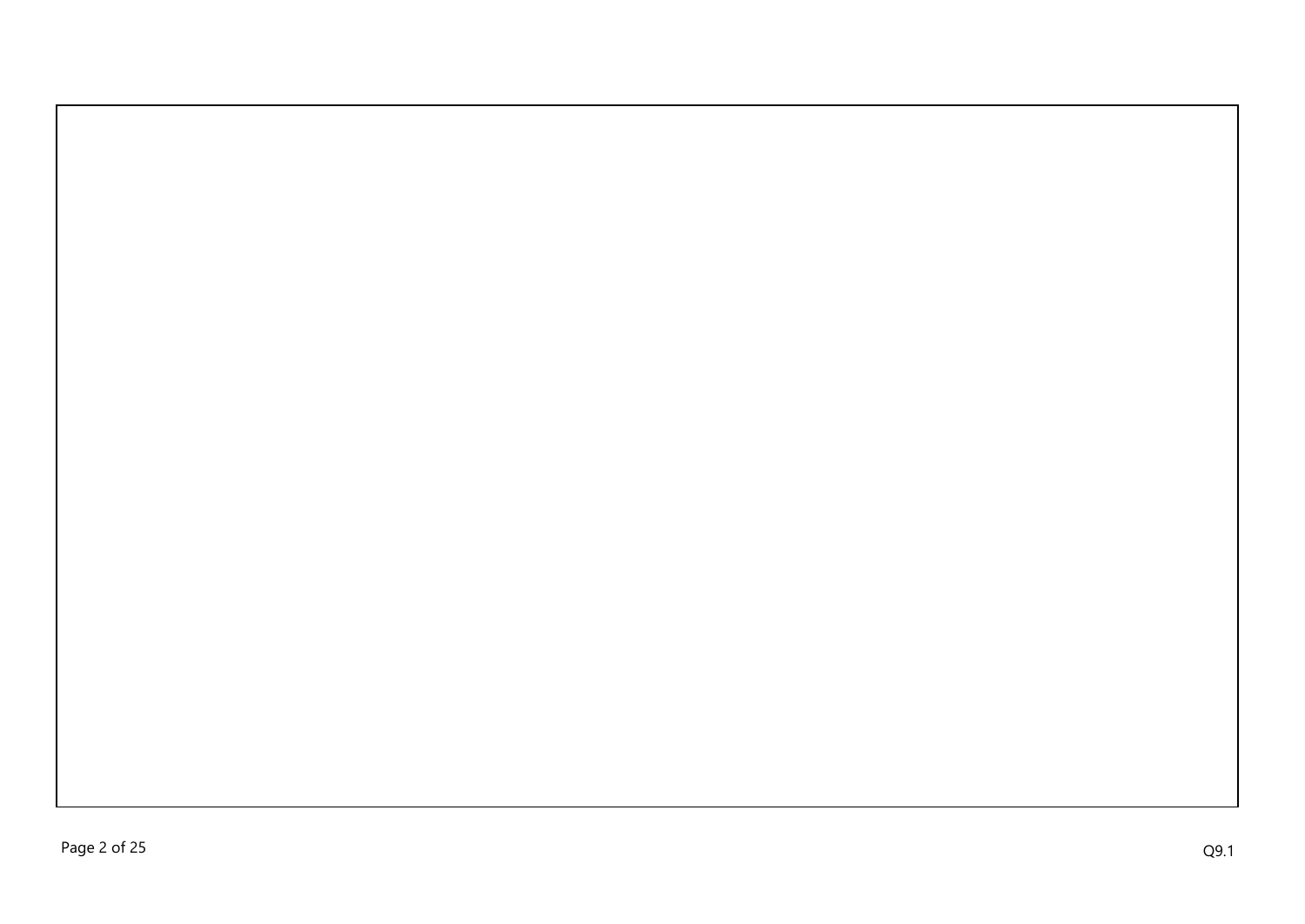| #              | Island                                  | House Name                                  | Name               | Sex         | National ID | ، ه ، ره<br>مر، مر                                        | ىئرىتر                                                                                                                                                                                                                           |
|----------------|-----------------------------------------|---------------------------------------------|--------------------|-------------|-------------|-----------------------------------------------------------|----------------------------------------------------------------------------------------------------------------------------------------------------------------------------------------------------------------------------------|
|                | ADh. Mahibadhoo                         |                                             |                    |             |             |                                                           |                                                                                                                                                                                                                                  |
|                | ADh. Mahibadhoo                         | Huvadhumaage                                | Abdulla Shafeeu    | M           | A283504     | و ر و د »<br>ره ترو د                                     | برە قراللە شەربە                                                                                                                                                                                                                 |
|                | B. Hithaadhoo                           |                                             |                    |             |             |                                                           |                                                                                                                                                                                                                                  |
|                | B. Hithaadhoo                           | Night House                                 | Wafiyya Ibrahim    | F.          | A107649     | سَمَدَ صَدَرْ بِ                                          | مەھترىرى<br>ءَ وِ ۾ پڙ                                                                                                                                                                                                           |
|                | F. Bilehdhoo                            |                                             |                    |             |             |                                                           |                                                                                                                                                                                                                                  |
| 3              | F. Bilehdhoo                            | Mushtharee Villa                            | Nisama Solah       | F           | A150210     | د مشهر مره مَرَّ                                          | إسريحيح<br>ىبە ئۇر                                                                                                                                                                                                               |
|                | GA. Kanduhulhudhoo                      |                                             |                    |             |             |                                                           |                                                                                                                                                                                                                                  |
| $\overline{A}$ | GA. Kanduhulhudhoo Annaarumaage         |                                             | Nazma Ibrahim Didi | F.          | A059854     | ر ه پر و پر ،<br>پر سرسر پر و ی                           | بترة وكالتربر ويربر                                                                                                                                                                                                              |
| 5              | GA. Kanduhulhudhoo Rihiveli             |                                             | Roza Ibrahim Didi  | F.          | A118380     | ىرىر <sub>خ</sub> ىر<br>ئرىر ئىر                          | م مستخرج مدة محمد المستخدم المستخدم المستخدم المستخدم المستخدم المستخدم المستخدم المستخدم المستخدم المستخدم ال<br>مستخدم المستخدم المستخدم المستخدم المستخدم المستخدم المستخدم المستخدم المستخدم المستخدم المستخدم المستخدم المس |
| 6              | GA. Kanduhulhudhoo Uthuruge             |                                             | Rasheedha Adam     | F.          | A306051     | د د د پر<br>پره مرد                                       | بمرسوش كمرتور                                                                                                                                                                                                                    |
|                | GDh. Faresmaathodaa                     |                                             |                    |             |             |                                                           |                                                                                                                                                                                                                                  |
| 7              | GDh. Faresmaathodaa Fares Avah. Addooge |                                             | Aishath Latheefa   | F           | A090107     | ג ۽ פגג פ. גם ברג<br>ציב ביותפיקי וממשיב                  | أأربحتم وكبوثر                                                                                                                                                                                                                   |
| 8              | GDh. Faresmaathodaa Fares Avah. Addooge |                                             | Mohamed Majid      | M           | A090117     | ג ג פגג פ ג פרבג<br>צ ג התפיעי וממש ב                     | ورەر د ئەر                                                                                                                                                                                                                       |
| 9              | GDh. Faresmaathodaa Fares Avah. Addooge |                                             | Fathimath Thohira  | $\mathsf F$ | A096961     | ג 2 סגגם גם ברב<br>ציב ייתפילי המשיב                      | وتجوحكم الجريم                                                                                                                                                                                                                   |
| 10             | GDh. Faresmaathodaa Fares Avah. Addooge |                                             | Mariyam Abida      | F.          | A096963     | ג ג פגג פ ג פרבג<br>צ <del>ג י מ</del> רעיר <b>הר</b> ג צ | ره ره شهر                                                                                                                                                                                                                        |
| 11             | GDh. Faresmaathodaa Fares Avah. Addooge |                                             | Nadha Ahmed        | F.          | A300524     | נים פנים - נסמכים<br>ציוניידוליטים - דומי                 | سرقر كدرور                                                                                                                                                                                                                       |
| 12             | GDh. Faresmaathodaa Fares Avah. Addooge |                                             | Ahmed Saain        | M           | A325746     | ג ג פגגם בסמג<br>צ ג התפיג ומג צ                          | رەرد شەر                                                                                                                                                                                                                         |
| 13             |                                         | GDh. Faresmaathodaa Fares Avah. Aladhanduge | Mohamed Muslim     | M           | A112172     | ر ، ٥٠٠٥ - رور د ،<br>زیر ۱۳۶۷ - مرکز س                   | ورەر دەرە                                                                                                                                                                                                                        |
| 14             |                                         | GDh. Faresmaathodaa Fares Avah. Aladhanduge | Hussain Afeef      | M           | A300571     | ر ، ق د ده. د کرکر د ،                                    | يز ڪمريش ڪي پي                                                                                                                                                                                                                   |
| 15             |                                         | GDh. Faresmaathodaa Fares Avah. Aladhanduge | Ahmed Latheef      | M           | A300582     | ر ، ٥٠٠٥ - رور د ،                                        | برەر ئەنجى                                                                                                                                                                                                                       |
| 16             |                                         | GDh. Faresmaathodaa Fares Avah. Aladhanduge | Azeeza Ahmed       | F           | A300585     | ر ، ق د ده. د کرکر د ،                                    | ړې پره دو                                                                                                                                                                                                                        |
| 17             |                                         | GDh. Faresmaathodaa Fares Avah. Aladhanduge | Mahudhee Ahmed     | M           | A300608     | ر ، ق د ره د د د .<br>ژ ټرلنده تر . ه څمرس د ،            | ورحمي كمصروح                                                                                                                                                                                                                     |
| 18             |                                         | GDh. Faresmaathodaa Fares Avah. Aladhanduge | Sidhurath Ahmed    | M           | A300619     | ر ، قراره برار د ،                                        | سنورد ده دور                                                                                                                                                                                                                     |
| 19             |                                         | GDh. Faresmaathodaa Fares Avah. Aladhanduge | Yanis Saeed        | M           | A300622     | ر ، ق د ده. د کرکر د ،                                    | نگرسرے کے <sub>می</sub> رنگر                                                                                                                                                                                                     |
| 20             | GDh. Faresmaathodaa Fares Avah. Alfa    |                                             | Gasim Mohamed      | M           | A150654     | ر ، ہے دے موثر<br>تو بڑے <i>م</i> کر بر مرفر              | و در ور در د<br>توسي <i>د در مرد</i> نر                                                                                                                                                                                          |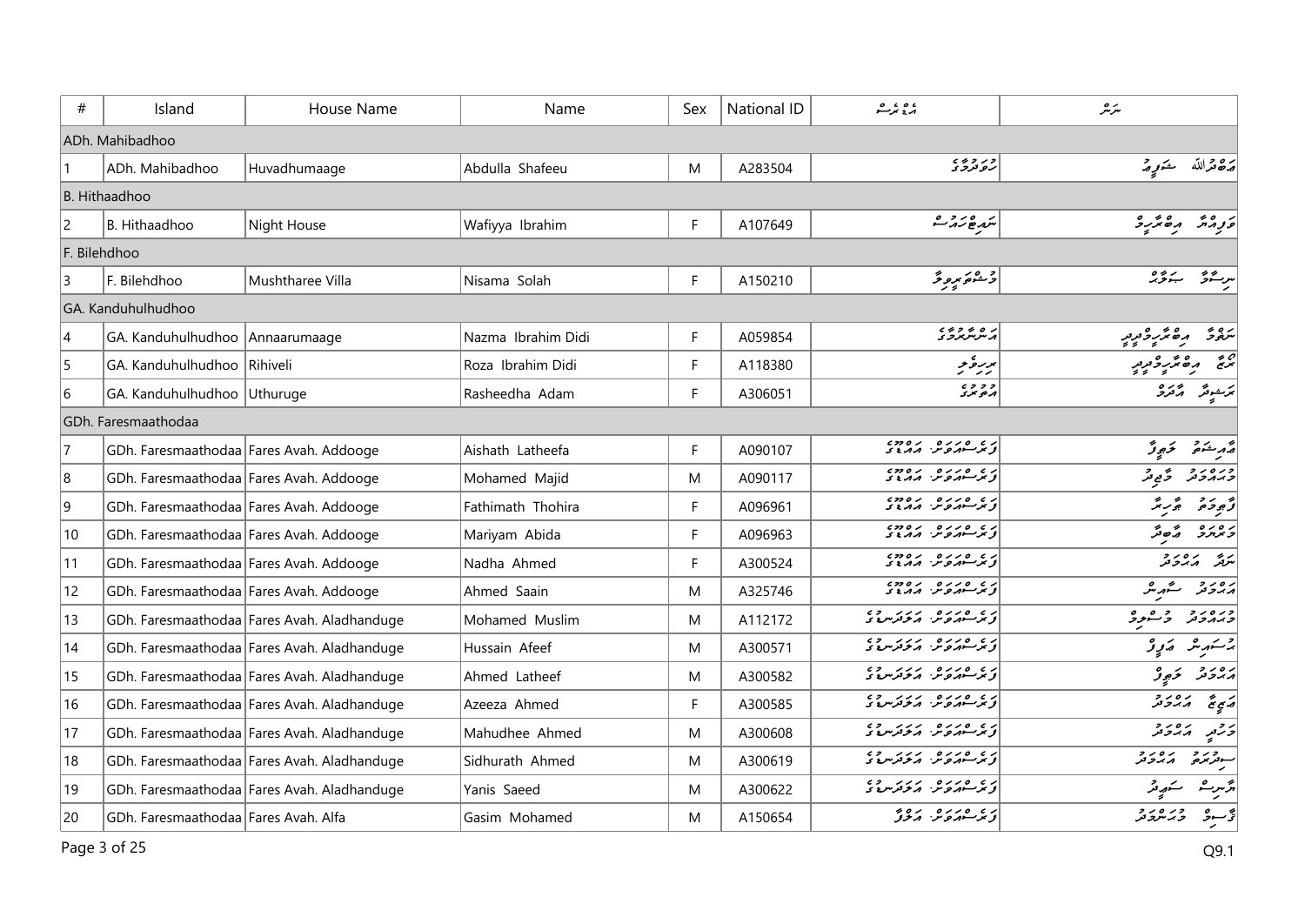| 21 | GDh. Faresmaathodaa Fares Avah. Alfa      |                                           | Mohamed Aalif             | M         | A301362 | د ، ق د ده.<br>و بر شهروش مروو                | ور ور و و                                                                |
|----|-------------------------------------------|-------------------------------------------|---------------------------|-----------|---------|-----------------------------------------------|--------------------------------------------------------------------------|
| 22 | GDh. Faresmaathodaa Fares Avah. Alfa      |                                           | Mohamed Shujau            | ${\sf M}$ | A301366 | ر ، ہ ر ر ہ<br>تو بر سهر بر بر بر بر تو تو    | وره رو دو و<br>د <i>بر د د</i> ر                                         |
| 23 | GDh. Faresmaathodaa Fares Avah. Alfa      |                                           | Zulfa Abdul Gafoor        | F         | A301402 | ر ، ہ ر ر ہ<br>تر بر شہری شہر امری            | ر ٥ ٥ ٥ ٥ روو و<br>پرڪ تر پخر<br>و ه و.<br>سخ محرقر                      |
| 24 | GDh. Faresmaathodaa Fares Avah. Alfa      |                                           | Ibrahim Iyaad             | M         | A329337 | ر ، ہ ر ر ہ<br>تر بر شہری شہر امری            | وە ئۆر ئەرگە                                                             |
| 25 | GDh. Faresmaathodaa Fares Avah. Ali       |                                           | Shareefa Ibrahim          | F         | A097027 | د ، قصر ده. د تر                              | ەرھەترىر <sup>ى</sup><br>ىشەمرۇگە<br>ئ                                   |
| 26 | GDh. Faresmaathodaa Fares Avah. Ali       |                                           | Aminath Dhawoodh Hassan   | F         | A301183 | تره مدره از بر                                | ה בי היה בי בית                                                          |
| 27 | GDh. Faresmaathodaa Fares Avah. Ali       |                                           | Ibrahim Dawood            | ${\sf M}$ | A301188 | تەرەمەرە بەر                                  | ת לייכב בתחיב<br>ת לייכב בתחיב                                           |
| 28 | GDh. Faresmaathodaa Fares Avah. Alivaage  |                                           | Abdul Kareem Abdul Rahman | M         | A112184 | ر ، ہ ر ر ہ .<br>تر بر سهره بر . هر بر بر ،   | ג ס כ ס ג ס ג ס כ ס ג ס ג ס<br>ג ס تر تر <i>ג ק ב ה ס تر ך א ג ג כ</i> س |
| 29 | GDh. Faresmaathodaa Fares Avah. Alivaage  |                                           | Sama Abdul Kareem         | F         | A251542 | ر ، ق دره .<br>توبر سهره ش . مرموی            | ر ده ده ده دره و                                                         |
| 30 | GDh. Faresmaathodaa Fares Avah. Alivaage  |                                           | Aminath Junaidha          | F         | A346200 | د ، ەررو. ئەيرە،                              | أأزج سكاته في تكرم تكر                                                   |
| 31 | GDh. Faresmaathodaa Fares Avah. Almaas    |                                           | Nazneen Ahmed             | F.        | A057949 | ر ، ەررە بەھ مە                               | شھ سرپر مہرویں                                                           |
| 32 | GDh. Faresmaathodaa Fares Avah. Almaas    |                                           | Aminath Amaan Anwar       | F         | A164642 | ر ، ەررە بەھ مە                               | أترجم أروه بره برج                                                       |
| 33 |                                           | GDh. Faresmaathodaa Fares Avah. Anbareege | Abdulla Izzath            | M         | A101045 | ر ، ه د ره . د ه د . ،                        | برە قراللە مەمى م                                                        |
| 34 | GDh. Faresmaathodaa Fares Avah. Aris      |                                           | Rafeega Solih             | F         | A097053 |                                               | ىرى ئىس ئىر                                                              |
| 35 | GDh. Faresmaathodaa Fares Avah. Aris      |                                           | Mohamed Latheef           | M         | A301390 | ر ، ەررە. كەيرىش                              | ور ور و در و                                                             |
| 36 | GDh. Faresmaathodaa Fares Avah. Aris      |                                           | Alim Mohamed              | M         | A301394 | تر پر سه پر پر پر پ                           | ومود ورەرد                                                               |
| 37 | GDh. Faresmaathodaa Fares Avah. Aris      |                                           | Nasrulla Mohamed          | M         | A301399 | ر ، ەررو. كەيرىش                              | بترجيحهالله<br>و بر ه بر و<br>تر بر بر تر                                |
| 38 | GDh. Faresmaathodaa Fares Avah. Aris      |                                           | Visaam Mohamed            | M         | A347589 | ر ، ەررو. كەيرے                               | و رە ر د<br>تر پروتر<br>ە سەڭىۋ                                          |
| 39 |                                           | GDh. Faresmaathodaa Fares Avah. Asrumaage | Hassan Waheed             | M         | A154528 | ر ، ق دره د ر و و د ،<br>زیگر شهروش هر شمرو د | ر کے مقام میں مقبر<br>ایمانسستان مقبر مقبر                               |
| 40 |                                           | GDh. Faresmaathodaa Fares Avah. Asrumaage | Aishath Waheeda           | F         | A302056 | ر ، ەررە پرە دە،<br>ۋىرسىمەدىن كەسىمەدى       | وكرمشكم وكرفر                                                            |
| 41 | GDh. Faresmaathodaa Fares Avah. Asseyri   |                                           | Sajida Abdulla            | F         | A096957 |                                               | ڪ <sub>ُ</sub> مبِ <i>مَرَّ مَدَّ</i> ڪُ مُدَاللَّهُ                     |
| 42 | GDh. Faresmaathodaa Fares Avah. Athireege |                                           | Ismail Ali                | M         | A096984 | ى ئەھەر ئەر ئەھ بىرى                          | أرجن ومحمد والمحمد                                                       |
| 43 | GDh. Faresmaathodaa Fares Avah. Athireege |                                           | Fathimath Ali             | F         | A096986 |                                               | وٌجوحَ حَرَمٍ                                                            |
| 44 | GDh. Faresmaathodaa Fares Avah. Athireege |                                           | Shafeeg Ismail            | M         | A132537 | ى مەرەبە.<br>ئەسرىسىدە ئەرەبىر                | خنويى وبالمحوي                                                           |
| 45 | GDh. Faresmaathodaa Fares Avah. Athireege |                                           | Aminath Shafeega          | F         | A141686 |                                               | اړموسره<br>ڪو <i>و</i> ِ گ                                               |
| 46 | GDh. Faresmaathodaa Fares Avah. Athireege |                                           | Sadhiga Ismail            | F         | A159277 |                                               | جنربة وعقوقه                                                             |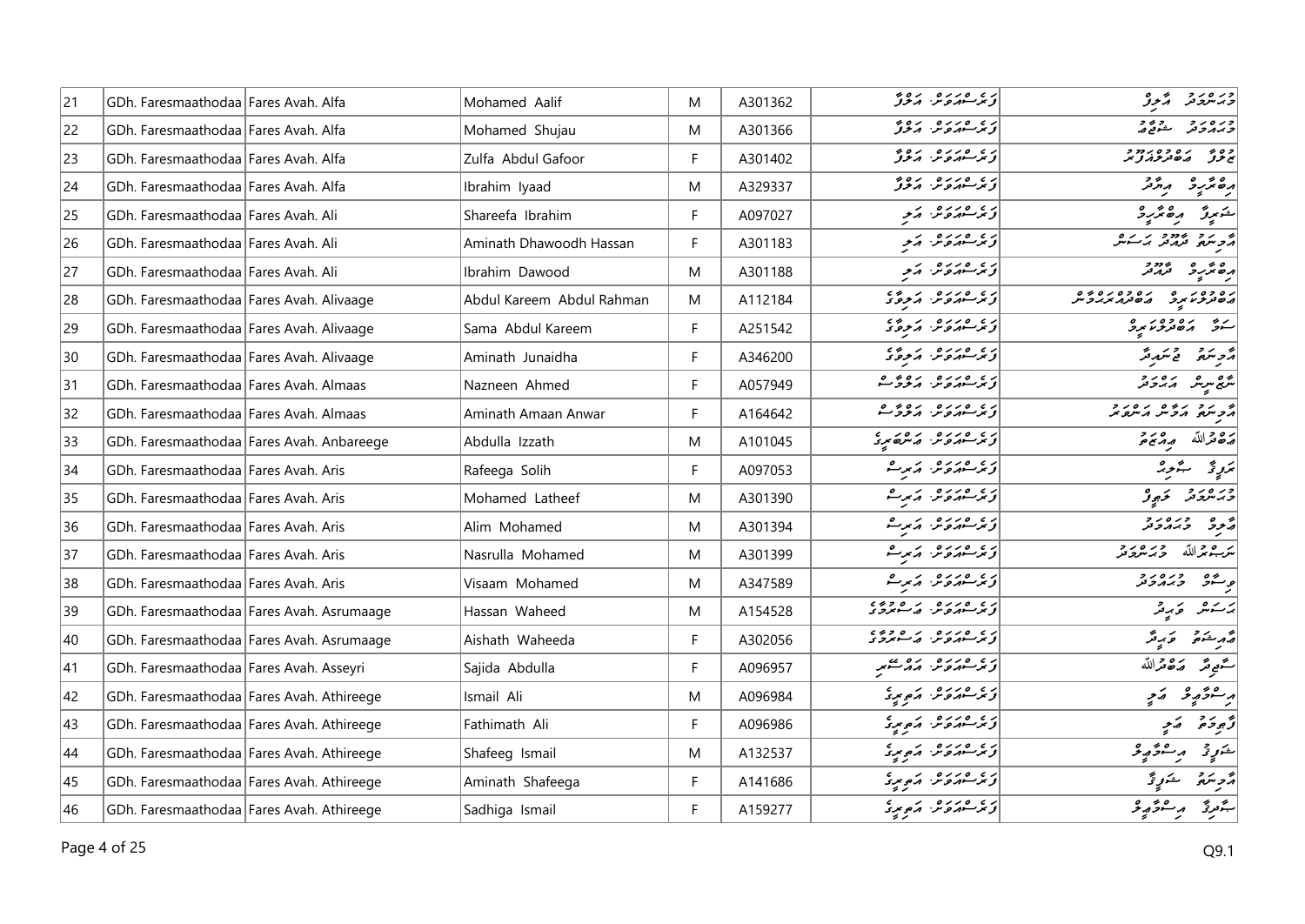| 47 | GDh. Faresmaathodaa Fares Avah. Avaaz  |                                              | Mufeeda Hassan         | F | A097054 |                                                         | 3 دٍ پَر کا کر کر کر                          |
|----|----------------------------------------|----------------------------------------------|------------------------|---|---------|---------------------------------------------------------|-----------------------------------------------|
| 48 | GDh. Faresmaathodaa Fares Avah. Avaaz  |                                              | Abdulla Waheed         | M | A097055 | ر ، ہ ر ر ہ ۔ ***<br>زیر سهروس مروبح                    | أرة قرالله كربر قر                            |
| 49 | GDh. Faresmaathodaa Fares Avah. Avaaz  |                                              | Ummiyya Abdulla Waheed | F | A301055 | ر ، ەررە                                                | وه وه ده دالله کرد                            |
| 50 | GDh. Faresmaathodaa Fares Avah. Baithu |                                              | Ibrahim Ali            | M | A300699 | ر ، قرار و .                                            | رە ئرىر ئىي                                   |
| 51 |                                        | GDh. Faresmaathodaa Fares Avah. Beach Villa  | Hassan Habeeb          | M | A301257 |                                                         | $202$ $222$                                   |
| 52 |                                        | GDh. Faresmaathodaa Fares Avah. Beach Villa  | Juvairiyya Adam        | F | A301265 | ر ، قراره . ھەج ئ                                       | בלת מחיר הבקב                                 |
| 53 |                                        | GDh. Faresmaathodaa Fares Avah. Beach Villa  | Aminath Mahudhiyya     | F | A301272 | ز ، ورزه . ھې د څ                                       | הכיתם בלטרת                                   |
| 54 |                                        | GDh. Faresmaathodaa Fares Avah. Beach Villa  | Mohamed Thaalib        | M | A329922 | ر ، ٥٠٠٥. چەرگە                                         | وره دو وه                                     |
| 55 |                                        | GDh. Faresmaathodaa Fares Avah. Bilehmaage   | Raziyya Adam           | F | A300171 | ر ، ه د ره په ، ه و ،<br>ز بر سهرو بر به موجود          | بر زیده بر دره<br>بر زیده بر در               |
| 56 |                                        | GDh. Faresmaathodaa Fares Avah. Bilehmaage   | Noorulla Hassan        | M | A300181 | ر ، ہ ر ر ہ<br>تو بر سهروس کے دوری                      | يريمرالله بركيمر                              |
| 57 | GDh. Faresmaathodaa Fares Avah. Binaa  |                                              | Ahmed Thaufeeq         | M | A066766 | ر ، ه ر ره . ه پژ                                       | د ۱۵ د مرو په                                 |
| 58 |                                        | GDh. Faresmaathodaa Fares Avah. Binunimaage  | Ahmed Fayaz            | M | A097022 | ر ، ٥٠٠٥ ه ، ٥٠٠<br>ژنگر شهروش ه سمه سرچ د              | أبرەر دېمر ئەر                                |
| 59 |                                        | GDh. Faresmaathodaa Fares Avah. Binunimaage  | Mohamed Sinaan         | M | A112447 | ر ۽ هريره هو هئي.<br>تو پڻ شهري هو هين سرچ ي            | وره رو سورو<br>جهروتر سورش                    |
| 60 |                                        | GDh. Faresmaathodaa Fares Avah. Binunimaage  | Ali Jinah Solih Moosa  | M | A112448 | ן זי פינים וסידור בי                                    | أرو ويتره بتور ويتمح                          |
| 61 |                                        | GDh. Faresmaathodaa Fares Avah. Binunimaage  | Solih Moosa            | M | A112449 | ر ۽ ھي ره ھي ھي.<br>تو تر سوري جي صحيح شرح ت            | بە ئەرەر جۇ ئە                                |
| 62 |                                        | GDh. Faresmaathodaa Fares Avah. Binunimaage  | Shareefa Ahmed         | F | A301141 |                                                         | پر ژکتو<br> شەمورٌ                            |
| 63 |                                        | GDh. Faresmaathodaa Fares Avah. Binunimaage  | Fareesha Solih         | F | A301142 | ر ، ہ د رہ مہین د ،<br>تو بر سوروس صلی سرچ <sub>ک</sub> | وَمِرِيْدٌ _ جُوِيْر                          |
| 64 |                                        | GDh. Faresmaathodaa Fares Avah. Binunimaage  | Javiz Ibrahim Ali      | M | A301147 | ر ۽ ه ر ره هي سمدس دي.<br>تو بر سمدوس هسمدس دي          | فموتم مهمر و مَدٍ                             |
| 65 |                                        | GDh. Faresmaathodaa Fares Avah. Bulbulaage   | Shiyaz Abdul Hadee     | M | A082769 | ر په ه ر ر ه د و و و په<br>ز بر سه مر د کامونو ی        | ے پڑو دہ دہ وہ<br>شوہڑنر ا <i>ز ھانر بڑ ر</i> |
| 66 |                                        | GDh. Faresmaathodaa Fares Avah. Champaage    | Asiyath Abdulla        | F | A097008 | ر ، ه د ره.<br>نو پر ۱۳۶۰ کورو د                        | وسنترض وكافدالله                              |
| 67 |                                        | GDh. Faresmaathodaa Fares Avah. Champaage    | Shajma Abdulla         | F | A112180 | ر ، ٥ ر ر ٥ . ر ٥ . ٥ .<br>توسر سهروش نموترتى           | حدود بره ترالله                               |
| 68 |                                        | GDh. Faresmaathodaa Fares Avah. Champaage    | Aminath Nasra          | F | A112181 | ر ، ق د ره . زه و ،<br>تو بر سه د بر کوچ تو ی           | أأدرس سكرا                                    |
| 69 |                                        | GDh. Faresmaathodaa Fares Avah. Champaage    | Abdulla Ahmed          | M | A300908 | ر ، ق د ره . زه و ،<br>تو بر سه د بر کوچ تو ی           | مَصْعَراللَّهُ مَرْمَرْدَ                     |
| 70 |                                        | GDh. Faresmaathodaa Fares Avah. Champaage    | Shameem Abdulla        | M | A300915 | ر ، ەررە. رەپ ،<br>ۋىرسىمە <i>و</i> ىر. كۆچ بى          | برەقراللە<br> شووقر                           |
| 71 |                                        | GDh. Faresmaathodaa Fares Avah. Chanbeyleege | Husna Adam             | F | A096974 | ر ، ه د ره .<br>ز بر ۱۳۶۰ که در نظام د                  | پر شهر په ډېره                                |
| 72 |                                        | GDh. Faresmaathodaa Fares Avah. Chanbeyleege | Ahmed Ashfaq           | M | A300412 | ر ، ٥ ر ر ٥ . م سره بر ،                                | رەرد پرەۋە                                    |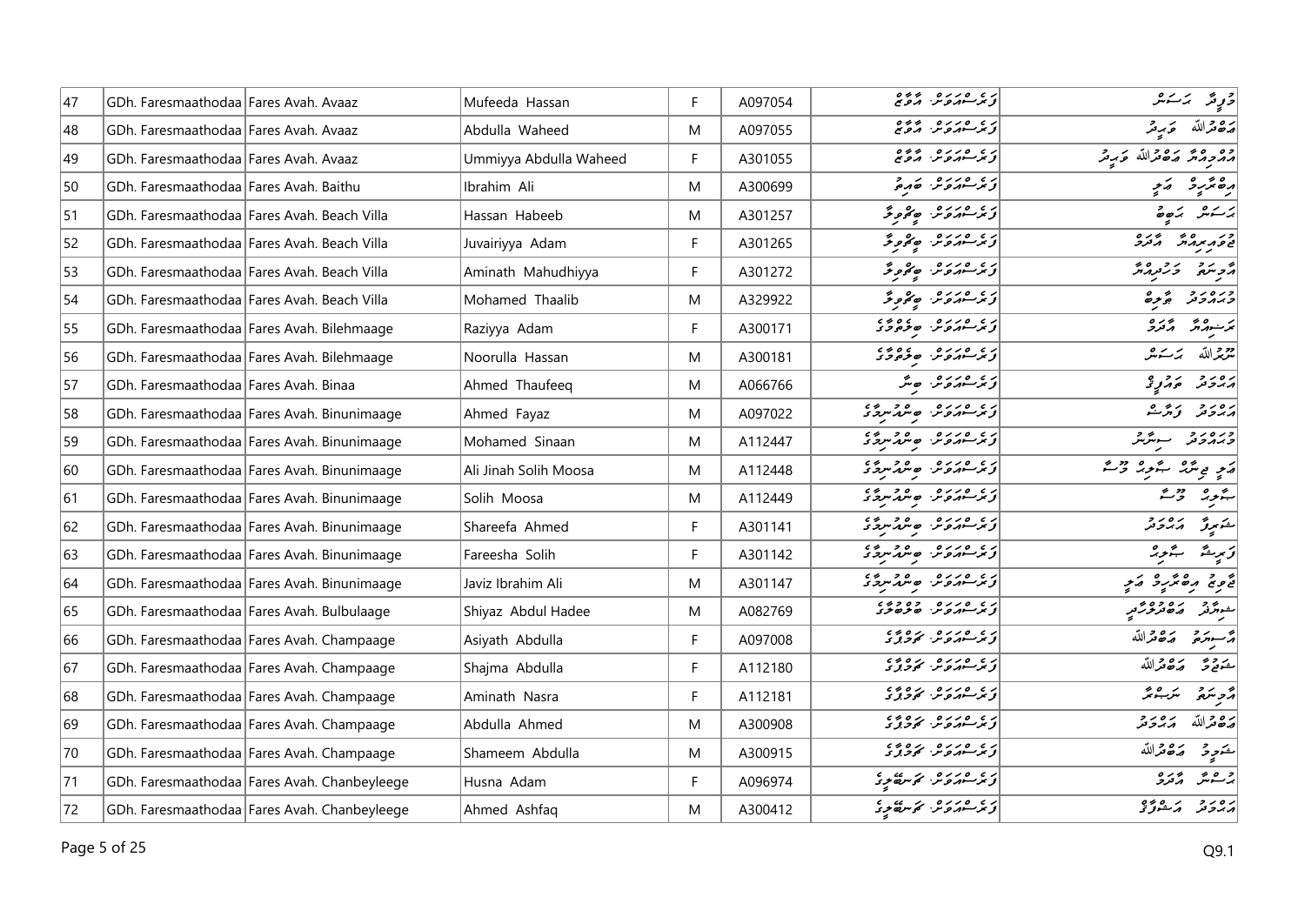| 73              | GDh. Faresmaathodaa Fares Avah. Copy Ge |                                           | Mohamed Rasheed                  | M         | A075615 | د پره د بره ، سر پر پر                          | ورەر و پرَجونر                                                                     |
|-----------------|-----------------------------------------|-------------------------------------------|----------------------------------|-----------|---------|-------------------------------------------------|------------------------------------------------------------------------------------|
| 74              | GDh. Faresmaathodaa Fares Avah. Copy Ge |                                           | Hawwa Ahmed                      | F         | A097001 | ر ، ه ر ره. سي ،<br>از مر شهر تو من             | ره په رور د<br>پهرو که پروتر                                                       |
| 75              | GDh. Faresmaathodaa Fares Avah. Coral   |                                           | Aminath Saeeda                   | F         | A097044 | ر ، ەررە . م.رە<br>زىرىسەرەتر . ئايرى           | ړڻ پر پر<br>ستہ پڑ                                                                 |
| 76              | GDh. Faresmaathodaa Fares Avah. Coral   |                                           | Abdulla Hilmy                    | M         | A097045 | ر ، ەررە مىرە<br>ۋىرىشىرى شىر                   | <mark>بر25</mark> الله<br>برقرم                                                    |
| 77              | GDh. Faresmaathodaa Fares Avah. Coral   |                                           | Hussain Abdulla                  | M         | A097046 |                                                 | جرسم محصر الله                                                                     |
| 78              | GDh. Faresmaathodaa Fares Avah. Coral   |                                           | Yasir Abdulla Hilmy              | M         | A097047 | ر ، ەررە مىرە<br>ۋىرسى <i>مۇش ئاير</i> و        | لترسونته وكافتدالله برقرمج                                                         |
| 79              | GDh. Faresmaathodaa Fares Avah. Coral   |                                           | Shareefa Mohamed                 | F         | A097048 | ر ، ەررو. مىرو                                  | شمېرۇ دېرەرد                                                                       |
| 80              | GDh. Faresmaathodaa Fares Avah. Coral   |                                           | Thagiyyu Abdulla                 | M         | A301318 | د ، ه د ره . م بره                              | محتمد مقدالله                                                                      |
| 81              | GDh. Faresmaathodaa Fares Avah. Corner  |                                           | Mohamed Musthafa Abdul<br>Gafoor | M         | A011495 | ر ، ەررو. ، ئىبر                                | ور ہ ر د ۔ د ہ ر د ر د د د د د<br>و بربر حر ب د چرفی بر ص <sup>و</sup> ر خرد تر بر |
| 82              | GDh. Faresmaathodaa Fares Avah. Corner  |                                           | Ahmed Amshood                    | M         | A078862 | ىر ، ەرىر بىر بىر بىر                           | ره رو دره دود<br>پرېژنس پروشونر                                                    |
| 83              | GDh. Faresmaathodaa Fares Avah. Corner  |                                           | Asif Abdul Gafoor                | M         | A097019 | ز ، ەررو. ، ئىبرىر                              | ر ٥ ۶ ٥ ٥ روو و<br>پرڪ تعريبي تعر<br>پ <sup>ر</sup> سەر                            |
| 84              | GDh. Faresmaathodaa Fares Avah. Corner  |                                           | Mohamed Abdul Gafoor             | M         | A097020 |                                                 | כנסנכ נסכסנככ<br><i>כג</i> ו <i>ג</i> כנ <sub>ע ו</sub> מסנק <i>יבוב</i> ת         |
| 85              | GDh. Faresmaathodaa Fares Avah. Corner  |                                           | Amshooda Abdul Gafoor            | F         | A097021 | ر ، ٥، رو. ، ، سَرَىر                           | ره دده ده ده در دد د<br>پروشوتر پره تر خبر تر بر                                   |
| 86              | GDh. Faresmaathodaa Fares Avah. Corner  |                                           | Hassan Asim                      | M         | A112446 | ر ، ەررو. ، ئىبر                                | برَسكس مُرْسورٌ                                                                    |
| 87              | GDh. Faresmaathodaa Fares Avah. Corner  |                                           | Aneesa Adam                      | F         | A131668 | ز ، ەررو. ، ئىبر                                | پەر ە<br>مەنور<br>ړ س <sub>ر</sub> يځه                                             |
| 88              | GDh. Faresmaathodaa Fares Avah. Corner  |                                           | Aminath Shana                    | F         | A251551 | ر ، ەررو. ئەنئەر                                | ړې سره شو سنګ                                                                      |
| 89              | GDh. Faresmaathodaa Fares Avah. Corner  |                                           | Hood Abdul Gafoor                | M         | A301169 | ز ، ەرزە. ئەبئەير                               | מכ גם כם גמכ<br>גע, גם <i>עיכ</i> ו <i>ב אי</i>                                    |
| 90              |                                         | GDh. Faresmaathodaa Fares Avah. Dhekunuge | Abdul Hannan Ibrahim             | M         | A096980 | ر ، ہ ر ر ہ ۔ ، د د ،<br>تو بر سهروش کرنامبر    | ره ده ره ده و مه ده و د                                                            |
| 91              |                                         | GDh. Faresmaathodaa Fares Avah. Dhekunuge | Fathimath Ali                    | F         | A096982 | ر ۽ ہ درہ پي د د ۽<br>وير سهروس تر د سر         | وٌجودَ حَرِ                                                                        |
| 92              |                                         | GDh. Faresmaathodaa Fares Avah. Dhekunuge | Shareefa Abdulla                 | F         | A096983 | ر ۽ ه ريره پي د د ۽<br>تي پڻ سهري س             | شەمرى <i>گە ئەھەت</i> راللە                                                        |
| 93              |                                         | GDh. Faresmaathodaa Fares Avah. Dhekunuge | Aminath Shajan Abdul Hannan      | F         | A251521 | ر ۽ ه ر ر ه پياد د ه<br>و بر سهرو س             | د د د د د د ه د ه د ه د ه د <del>د د</del><br>مرکز سره شونی س مان مرکز با سرس      |
| $\overline{94}$ |                                         | GDh. Faresmaathodaa Fares Avah. Dhekunuge | Aishath Zeenath                  | F         | A300221 | ر ، ق د ره . و و ،<br>تو بر سهرو بر . تر با سرو | وكرمشكم وسنمتح                                                                     |
| 95              |                                         | GDh. Faresmaathodaa Fares Avah. Dhekunuge | Shurufa Abdul Hannan             | F         | A300225 | ر ، ەررە ، ، د د ،<br>ۋىرسىمبوش ترىيىزى         | و وه دره وه د ه د و<br>څونو د ه تروبر سرس                                          |
| 96              |                                         | GDh. Faresmaathodaa Fares Avah. Dhekunuge | Falak Abdul Hannan               | F         | A300227 | ر ، ہ ر رہ ۔ ، د د ،<br>تو بر سهروس تر بر بر د  | ر ه و و ه ر ه مر و<br>پرې مربوبر سربېرس<br>ى ئەتەر<br>ت                            |
| 97              |                                         | GDh. Faresmaathodaa Fares Avah. Dhekunuge | Mohamed Jailam                   | ${\sf M}$ | A372008 | ر ، ہ ر رہ ۔ ، د د ،<br>تو بر سهروس تر بر بر د  | ورەرو كەنزۇ                                                                        |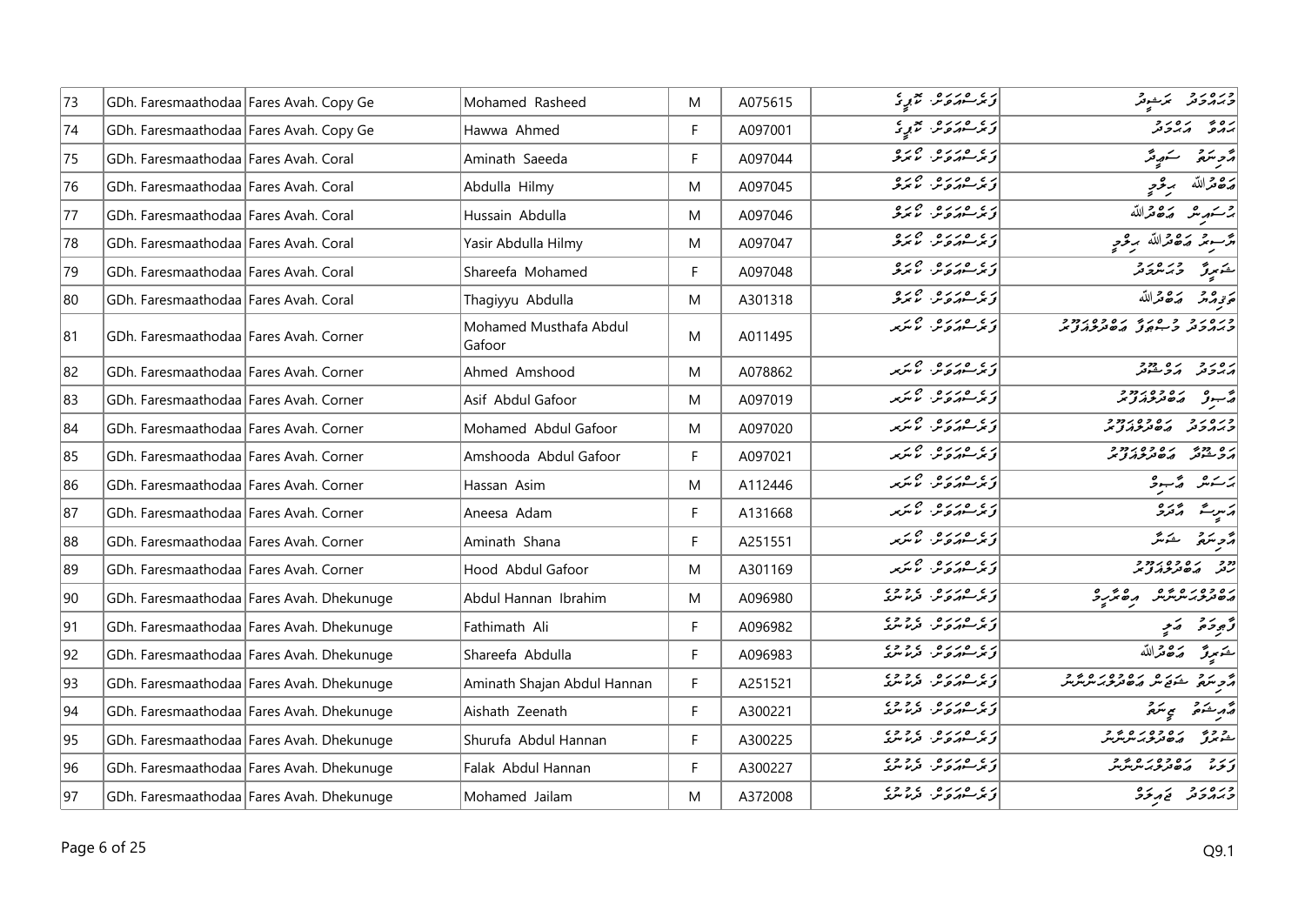| 98  |                                         | GDh. Faresmaathodaa Fares Avah. Dhildhaaruge | Jalalath Rasheed         | M         | A327445 | د ، ، ه د د ه .<br>  تو بر سه د حر س .     تو بر تو بر بر د | نەنۇبۇ ھەر ئىرىدۇر                                     |
|-----|-----------------------------------------|----------------------------------------------|--------------------------|-----------|---------|-------------------------------------------------------------|--------------------------------------------------------|
| 99  |                                         | GDh. Faresmaathodaa Fares Avah. Dhilkusaage  | Hamdiyya Mohamed Rasheed | F         | A011602 | ر ، ق د ره .<br>تو بر سهروس . ترون سنی                      | ره وه ورورو بر دور<br>بروترمانگر وبرماوتر برشوتر       |
| 100 |                                         | GDh. Faresmaathodaa Fares Avah. Dhilkusaage  | Mohamed Waheed           | M         | A040518 | ر ، ەررە بورۇر ».<br>ئىرسىمەدىر بورى سى                     | ورەرو كېرو                                             |
| 101 |                                         | GDh. Faresmaathodaa Fares Avah. Dhilkusaage  | Habeeba                  | F         | A096947 | ر ، ۲۰٫۵ و ۶۰٫۰<br>زیر شهرویں مرور شی                       | $\frac{2}{3}$                                          |
| 102 |                                         | GDh. Faresmaathodaa Fares Avah. Dhilkusaage  | Hussain Farish           | M         | A251499 | ر ، ق د ره .<br>تو بر سهروس . ترون سنی                      | ج <sub>ە</sub> سىمبە بىر<br>ۇ برىشە                    |
| 103 |                                         | GDh. Faresmaathodaa Fares Avah. Dhilkusaage  | Ahmed Zain               | M         | A299855 | ر ، ەررە بەرەپ<br>توپرسىمەھىر بىرى سىر                      | رەرو پەر                                               |
| 104 |                                         | GDh. Faresmaathodaa Fares Avah. Dhilkusaage  | Mariyam Liusha           | F         | A299859 | ر ، ەررە بەردە »                                            | ر ه ر ه<br><del>ر</del> بربرو<br>ىرەژىنە               |
| 105 |                                         | GDh. Faresmaathodaa Fares Avah. Dhilkusaage  | Aminath Thaliba          | F         | A299873 | ر ۽ ھرر ھي تو پر ھي.<br>تو بڻ سهري تر تو تر سني             | أأردتهم أأأدق                                          |
| 106 | GDh. Faresmaathodaa Fares Avah. Dhoadhi |                                              | Aishath Ahmed            | F         | A301200 | ر ۽ مصري هي گھر                                             | وكرمشتمو كرورد                                         |
| 107 | GDh. Faresmaathodaa Fares Avah. Dhoores |                                              | Abdulla Abdul Rahmaan    | M         | A068724 | ر ، ەررە بورە                                               | ر ه و ه د ه د ه<br>پره تر بربرتر س<br>ەھەراللە         |
| 108 | GDh. Faresmaathodaa Fares Avah. Dhoores |                                              | Sofiyya Adam             | F         | A079305 | ر ، ق د ر ه . دو ، ه<br>تو بر سه مرض . توبر سه              | سوره پوره                                              |
| 109 | GDh. Faresmaathodaa Fares Avah. Dhoores |                                              | Salima Abdullah          | F         | A146184 | ر ، ەررە بەدە ج                                             | تحرق ضاهقرالله                                         |
| 110 | GDh. Faresmaathodaa Fares Avah. Easy    |                                              | Ahmed Ihsan              | M         | A045750 |                                                             | بر ه بر د<br>م <i>. ب</i> ر <del>د</del> تر<br>مەرمەشر |
| 111 | GDh. Faresmaathodaa Fares Avah. Evilaa  |                                              | Hassan Zareer            | M         | A091029 |                                                             | برسەنىش ئىم ئېرىتىلە                                   |
| 112 | GDh. Faresmaathodaa Fares Avah. Evilaa  |                                              | Fasana Rasheed           | F         | A128727 | ر ، ق د ره .<br>تر بر سه پر بر گرونژ                        | أَوْسَدْتُهُ مَرْسُومْرُ                               |
| 113 |                                         | GDh. Faresmaathodaa Fares Avah. Fahi Roalhi  | Shihab Ahmed             | M         | A065370 | زء ورزو. تررچن                                              | شەرگە كەركەتر                                          |
| 114 |                                         | GDh. Faresmaathodaa Fares Avah. Fahi Roalhi  | Zaina Shihab             | F         | A340131 | ر ، ەررە. زرىر                                              | كترمر شركت                                             |
| 115 | GDh. Faresmaathodaa Fares Avah. Fahivaa |                                              | Ahmed Azhar              | M         | A097040 | ز ، ەرزە. زرۇ                                               | גם ג' דגר ב<br>הגבע ה'פגע                              |
| 116 | GDh. Faresmaathodaa Fares Avah. Fahivaa |                                              | Mohamed Lazzath          | M         | A097041 |                                                             | وره رو ده رو<br><i>وب</i> رمرو کرمرفر <i>ه</i>         |
| 117 | GDh. Faresmaathodaa Fares Avah. Fahivaa |                                              | Aminath Moosa            | F         | A301290 | ر ، ق د ره.<br>تو <del>ب</del> ر سه <i>بر</i> بر و آر بر    | أرمر وسره<br>دين مشر                                   |
| 118 | GDh. Faresmaathodaa Fares Avah. Fahivaa |                                              | Ali Shiar                | M         | A301295 | ز ۽ ھيريرا ورئا                                             | أرشح الشورجمر                                          |
| 119 | GDh. Faresmaathodaa Fares Avah. Fahivaa |                                              | Hussain Hafiz            | M         | A301296 | زء مەررە. زرۇ                                               | 2سىمەشىر مەرقى                                         |
| 120 | GDh. Faresmaathodaa Fares Avah. Fathaha |                                              | Aminath Shiyaza          | F         | A163498 | ر ، ەررە<br>ۋىرسىن ۋىر . ۋە بە                              | أثر جر سنر المستورثة                                   |
| 121 | GDh. Faresmaathodaa Fares Avah. Fathaha |                                              | Mohamed Naseer           | M         | A301152 | ز ، ه دره. درر                                              | ورەرو شبىر                                             |
| 122 | GDh. Faresmaathodaa Fares Avah. Fathaha |                                              | Ali Shiyaz               | M         | A301158 | ر ، ەررە. ررز                                               | ړې مشوره په د                                          |
| 123 | GDh. Faresmaathodaa Fares Avah. Fathaha |                                              | Hussain Shaaz            | ${\sf M}$ | A301160 | ر ، ەررە. زىرز                                              | بر سەر شىر ئىسىم                                       |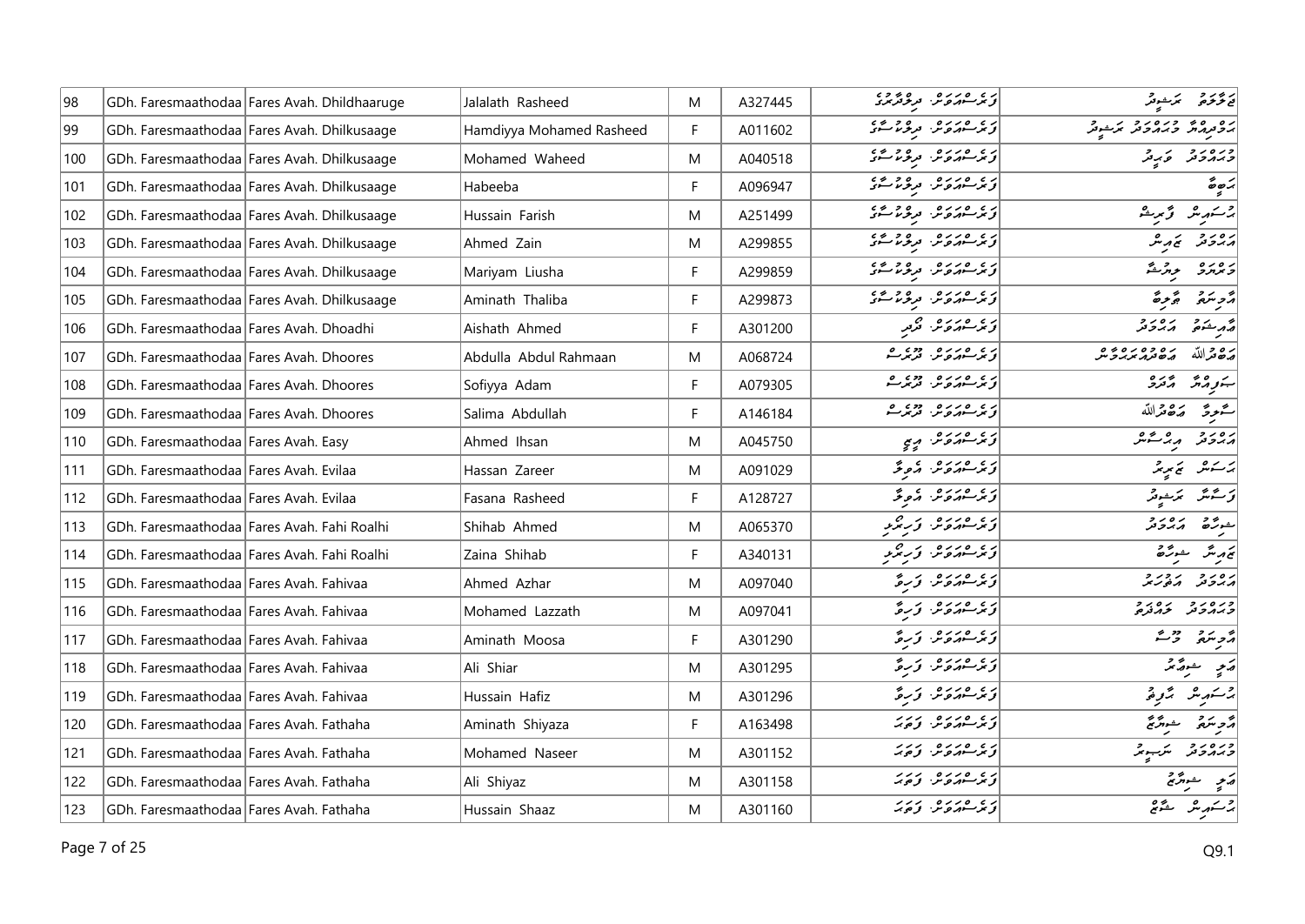| 124 | GDh. Faresmaathodaa Fares Avah. Fathaha   |                                                   | Shaziyya Ahmed     | F  | A301161 | ار ، ۱٫۵۵ در در ر                                                     | شخوره محمد محمد حمد حمد                             |
|-----|-------------------------------------------|---------------------------------------------------|--------------------|----|---------|-----------------------------------------------------------------------|-----------------------------------------------------|
| 125 |                                           | GDh. Faresmaathodaa Fares Avah. Fathishadhuvaruge | Hassan Moosa       | M  | A112175 | ر ، ەررو.  زەسەردىر ،                                                 | ير کے شرح تو ت                                      |
| 126 |                                           | GDh. Faresmaathodaa Fares Avah. Fathishadhuvaruge | Mohamed Faseeh     | M  | A300882 | د ، ق دره .<br>د بر سهروند . د <sub>کم</sub> سرگرو برد                | ورەرو كەبدۇ                                         |
| 127 |                                           | GDh. Faresmaathodaa Fares Avah. Fathishadhuvaruge | Fathimath Naseeha  | F. | A300883 | د ، ه دره. د ه سر در د ،                                              | ىئرىبەر<br>وٌجوحَ حو                                |
| 128 | GDh. Faresmaathodaa Fares Avah. Fehimaa   |                                                   | Azumath Hassan     | F  | A045309 | د ، ق د ده. ، و د څ                                                   | رورو برڪش                                           |
| 129 | GDh. Faresmaathodaa Fares Avah. Fehimaa   |                                                   | Mohamed Faroog     | M  | A097049 | ر ، قەررە ، ئەرگە                                                     | وره رو و ووه<br><i>وب</i> رمرونر کرنمر <sub>ی</sub> |
| 130 | GDh. Faresmaathodaa Fares Avah. Fehimaa   |                                                   | Ahmed Zaheen       | M  | A301335 |                                                                       | پرویر پی پیگر                                       |
| 131 | GDh. Faresmaathodaa Fares Avah. Fehimaa   |                                                   | Fathimath Nazeeha  | F  | A301337 | ر ، قەررە ، ئەرگە                                                     | ژودۇ سەر                                            |
| 132 |                                           | GDh. Faresmaathodaa Fares Avah. Fenfiyaazuge      | Mohamed Rasheed    | M  | A009982 | ر ، _ ، ر ، ر ، _ ، و ، و ، و ،<br>  تو بر سهره بر ، لو بر بر بر بر ، | ورەرو بەيدۇ.                                        |
| 133 |                                           | GDh. Faresmaathodaa Fares Avah. Fenfiyaazuge      | Fathmath Ibrahim   | F  | A150347 | ز ، ه د د ه ، و عرض و ،                                               | ژوده مقترره                                         |
| 134 |                                           | GDh. Faresmaathodaa Fares Avah. Finihiyaage       | Fathimath Jameela  | F. | A097015 | د ع ه د رو و او سر رو د و                                             | وٌجِ حَمَدٍ وَ حَرِ وَ                              |
| 135 |                                           | GDh. Faresmaathodaa Fares Avah. Finihiyaage       | Hussain Jameel     | M  | A097016 | د پره د برو و سربردی<br>  د بر سه برو و سربردی                        | يزحكم متحافي فالمحافية والمحر                       |
| 136 |                                           | GDh. Faresmaathodaa Fares Avah. Finihiyaage       | Mariyam Abdulla    | F  | A297116 | ر ، قەرەپ، بەيرىدى<br>ئ                                               | ر ه ر ه<br><del>و</del> بربرو<br>مَرْصُعْرِاللَّهُ  |
| 137 |                                           | GDh. Faresmaathodaa Fares Avah. Finihiyaage       | Khuzaimath Abdulla | F  | A297117 | ويحصر وتروعه وسرير                                                    | تجيم مرحدة المكافحة الله                            |
| 138 |                                           | GDh. Faresmaathodaa Fares Avah. Finihiyaage       | Hawwa Jameel       | F  | A301089 | وبرعية وترافيه والرامزة                                               | پَرُمُوَّ یَے جِو                                   |
| 139 |                                           | GDh. Faresmaathodaa Fares Avah. Finihiyaage       | Abdulla Jameel     | M  | A301091 | ر ، ق در و.<br>تر بر سهره نگر ، توسر برد و                            | ەھىراللە<br>تع تر تر                                |
| 140 | GDh. Faresmaathodaa Fares Avah. Finimaa   |                                                   | Ibrahim Nooman     | M  | A106677 | زء مەرزە. پەرى                                                        | سرد و مر<br>ەر ھەترىر <i>3</i>                      |
| 141 | GDh. Faresmaathodaa Fares Avah. Finimaa   |                                                   | Zulaikha Moosa     | F. | A112174 | زء مصروش وبيرة                                                        | $23 - 312$                                          |
| 142 | GDh. Faresmaathodaa Fares Avah. Finimaa   |                                                   | Mohamed Ishaaq     | M  | A300662 | زیره مربرو. و سرچٌ                                                    | כנסנכ השייבי<br>במהכנה ה-הב                         |
| 143 | GDh. Faresmaathodaa Fares Avah. Finimaa   |                                                   | Ihusaana Ibrahim   | F  | A300665 | زءے پروین ویبرڈ                                                       | روشش رەمزېر                                         |
| 144 | GDh. Faresmaathodaa Fares Avah. Finivaage |                                                   | Zakiyya Hassan     | F  | A301018 | د ه ه د رو. و سره د                                                   | ى بور ئەسكەنلەر                                     |
| 145 |                                           | GDh. Faresmaathodaa Fares Avah. Fusthulhaage      | Ahmed Thakurufaanu | M  | A131684 | د ، ه د د ه . د ه ه د د ،<br>از مرسود تور . د کار د د ،               | ر ه ر د ر د د و د<br>د بر <del>د</del> نور سر       |
| 146 | GDh. Faresmaathodaa Fares Avah. Geeth     |                                                   | Safaad Basheer     | M  | A300431 | د ، ، ه د ره .<br>  د بر سه پرې د .                                   | ستؤثر كالشوير                                       |
| 147 | GDh. Faresmaathodaa Fares Avah. Geeth     |                                                   | Sama Basheer       | F. | A346106 | ر ، ه ر ره.<br>تو بر سهره ش ، <sub>مح</sub> مد                        | سَرَقٌ صَنْبِعَرُ                                   |
| 148 | GDh. Faresmaathodaa Fares Avah. Gofi      |                                                   | Ahmed Hussain      | M  | A057365 | تې په <i>ور رو</i> مو <sub>ر</sub>                                    | رەرو ورىدىگ                                         |
| 149 | GDh. Faresmaathodaa Fares Avah. Gofi      |                                                   | Inaya Mohamed      | F. | A057366 | ار ۽ ھي رھي سي په ب                                                   | ە شەھرەر دەر                                        |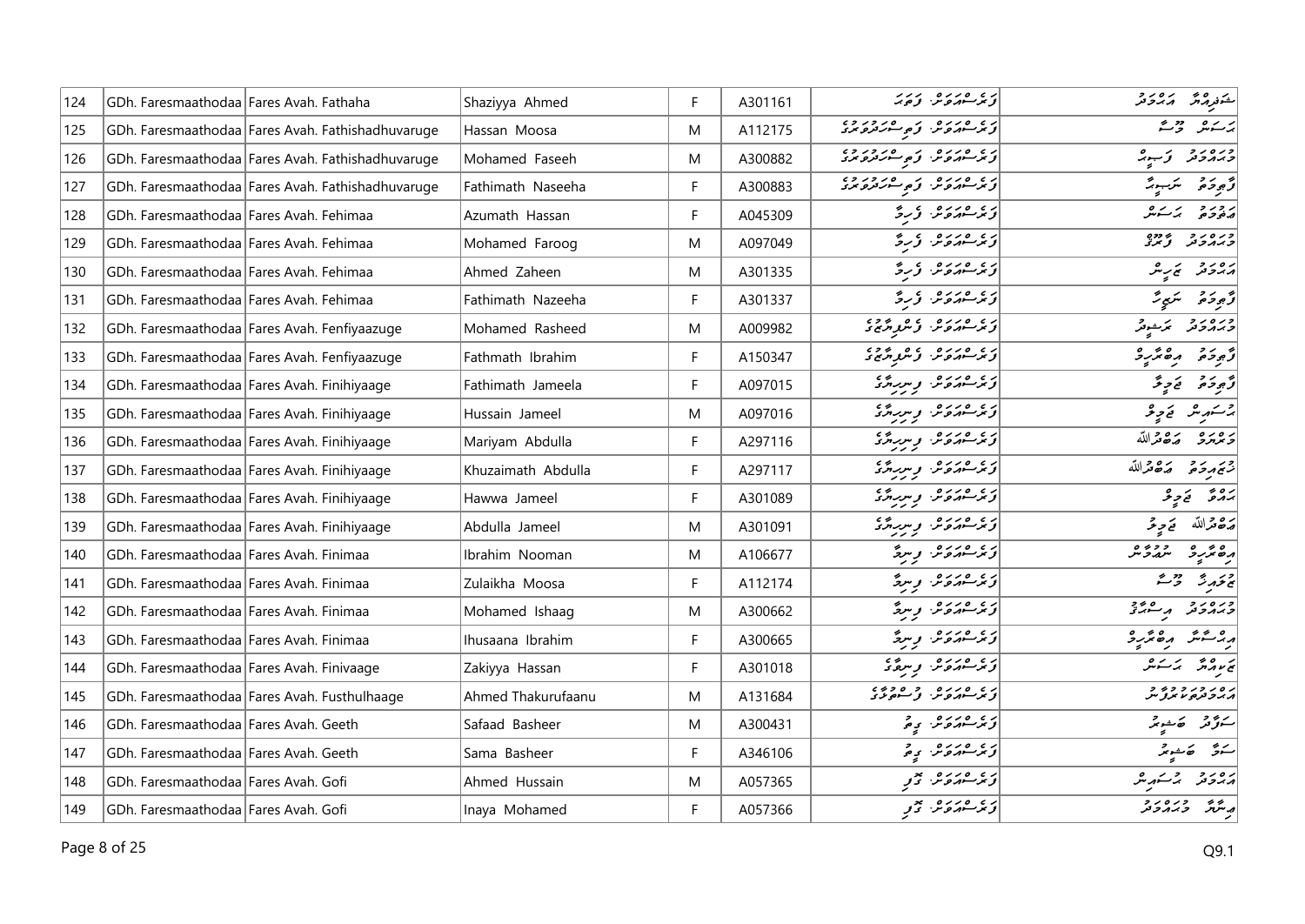| 150 |                                         | GDh. Faresmaathodaa Fares Avah. Guleynoorumaage | Asadulla Ibrahim      | M  | A300701 | ג ז פגגם - כגז דרכים ז<br>צ זג -- חובית - ג <del>ד</del> ייניזנדי | ە ھەترىر ۋ<br>مركوترالله                   |
|-----|-----------------------------------------|-------------------------------------------------|-----------------------|----|---------|-------------------------------------------------------------------|--------------------------------------------|
| 151 |                                         | GDh. Faresmaathodaa Fares Avah. Guleynoorumaage | Ishara Ibrahim        | F. | A300703 | ر ، ہ ر ر ہ ۔ د ، د د د ، ،<br>تو بر سوری س                       | ەرھ ئ <sup>ۆ</sup> ر ۋ<br>ەرشەتىر          |
| 152 |                                         | GDh. Faresmaathodaa Fares Avah. Guleynoorumaage | Dharus Ibrahim        | M  | A300704 | ر په ۱۶۵۵ وي دو ور په<br>تو پرستوړنو د مخر سرچرۍ                  | ەھ تررۈ<br>ر ج <sub>ر</sub> ھ              |
| 153 |                                         | GDh. Faresmaathodaa Fares Avah. Guleynoorumaage | Shahuru Ibrahim       | M  | A389150 | ر په ۱۶۷۵ - د په دوه ولای<br>تو پرسه د چې د کوسرپرو ی             | ەھ ئۆر ۋ<br>ے تر تر                        |
| 154 | GDh. Faresmaathodaa Fares Avah. Haali   |                                                 | Athifa Ahmed          | F  | A097005 | د ، ، ه د ره ، گرمي                                               | أشبور أمدح تر                              |
| 155 | GDh. Faresmaathodaa Fares Avah. Hasna   |                                                 | Adnan Ibrahim         | M  | A096985 | ر ، ەررە. رَئەش                                                   | ر ديد د<br>پر تر سر سر<br>ەھ تۈرۈ          |
| 156 | GDh. Faresmaathodaa Fares Avah. Hasthee |                                                 | Khadeeja Ibrahim      | F. | A096950 | ر ، ەررو. زىسى                                                    | ەھ ترىرى<br>تزمرقج                         |
| 157 | GDh. Faresmaathodaa Fares Avah. Hasthee |                                                 | Ibrahim Nooree        | M  | A097042 |                                                                   | ەر ھەتتەر 2<br>ر<br>لتربير                 |
| 158 | GDh. Faresmaathodaa Fares Avah. Hasthee |                                                 | Ali Shahud            | M  | A251574 | ر ، ەررو. ئەسمى                                                   | أركمني المشارقة                            |
| 159 | GDh. Faresmaathodaa Fares Avah. Hawaii  |                                                 | Mariyam Safa          | F. | A097056 | ر ، ، ، ، ، ، روْ ،                                               | رەرە بەر                                   |
| 160 | GDh. Faresmaathodaa Fares Avah. Hawaii  |                                                 | Sobeeha Abdulla       | F  | A097057 | تر ۽ ھي ره رکھي گھي                                               | بەھ بە<br>وكصرالله                         |
| 161 | GDh. Faresmaathodaa Fares Avah. Hawaii  |                                                 | Abdulla Ahmed Zuhuree | M  | A097058 | ر ، ، ، ، ، ، روْ ،                                               | رە داللە كەردىن تەرىپ                      |
| 162 |                                         | GDh. Faresmaathodaa Fares Avah. Hazaarumaage    | Saheema Abdulla       | F  | A112185 |                                                                   | ڪريرڱ <i>۾ هه</i> ڙالله                    |
| 163 |                                         | GDh. Faresmaathodaa Fares Avah. Hazaarumaage    | Ahmed Nashid          | M  | A125169 | ر ، ه د ره . ره و د ،<br>توسر سهره بر . رسم مرو د                 | رەر ۋە ئەسىر<br>مەركىز سىيىسى              |
| 164 |                                         | GDh. Faresmaathodaa Fares Avah. Hazaarumaage    | Mohamed Rasheed       | M  | A144625 | ر ۽ ھ ر ر ھ بريو وي.<br>تو بر سهروس بريج بروي                     | ورەر د<br><i>دېرم</i> ونر برخونر           |
| 165 |                                         | GDh. Faresmaathodaa Fares Avah. Hazaarumaage    | Aminath Nashida       | F. | A147627 | ر ، ق د ره د ره و د ،<br>زیگر سهروین اریخ برو ی                   | ړ د سرچ<br>سُرَشدورَّر                     |
| 166 |                                         | GDh. Faresmaathodaa Fares Avah. Hazaarumaage    | Fathimath Nashifa     | F. | A157807 | ر ، ہ درہ مرد دی۔<br>توسر مرد مرد مرد دی                          | رَّجِ رَحْمَ - سَرَّسْورَّ                 |
| 167 |                                         | GDh. Faresmaathodaa Fares Avah. High Light      | Aboobakuru Moosa      | M  | A066546 | ر ، ، ، ، ، و کرده                                                | נ בב ג ב<br>ג סיס ט' זה                    |
| 168 |                                         | GDh. Faresmaathodaa Fares Avah. High Light      | Shizma Moosa          | F. | A096991 | ى ئەمەر ئەر ئىمە ئەر                                              | ديو مشر<br>ے پ <sub>ی</sub> گی             |
| 169 |                                         | GDh. Faresmaathodaa Fares Avah. High Light      | Moosa Yoosuf          | M  | A096992 | ز ، ، ، ، ، ، تم د خم                                             | ديو مشر<br>دد حرو                          |
| 170 |                                         | GDh. Faresmaathodaa Fares Avah. High Light      | Khadeeja Ali          | F  | A096994 | وبر مدرور تربر وبره                                               | رَسِرِيَّ - رَسِيِ                         |
| 171 |                                         | GDh. Faresmaathodaa Fares Avah. High Light      | Fathmath Nafaa        | F  | A251527 | زي ورزو. تهر خهره                                                 | ۋە ئەۋە ئىڭ                                |
| 172 | GDh. Faresmaathodaa Fares Avah. Hivvaru |                                                 | Mariyam Ismail        | F  | A097043 |                                                                   | ر ه ر ه<br><del>د</del> بربرگر<br>بره څه چ |
| 173 | GDh. Faresmaathodaa Fares Avah. Hivvaru |                                                 | Aminath Asima         | F  | A301303 | ر ، ق د د ه .<br>تر بر سه د ش . بر و و بر                         | رژید ژ<br>د په سرچ                         |
| 174 | GDh. Faresmaathodaa Fares Avah. Hivvaru |                                                 | Ahmed Iburath         | M  | A301306 |                                                                   | ەر ھەتىرە<br>پروژو                         |
| 175 | GDh. Faresmaathodaa Fares Avah. Hivvaru |                                                 | Fathimath Shaufa      | F. | A301308 |                                                                   | و د د دو                                   |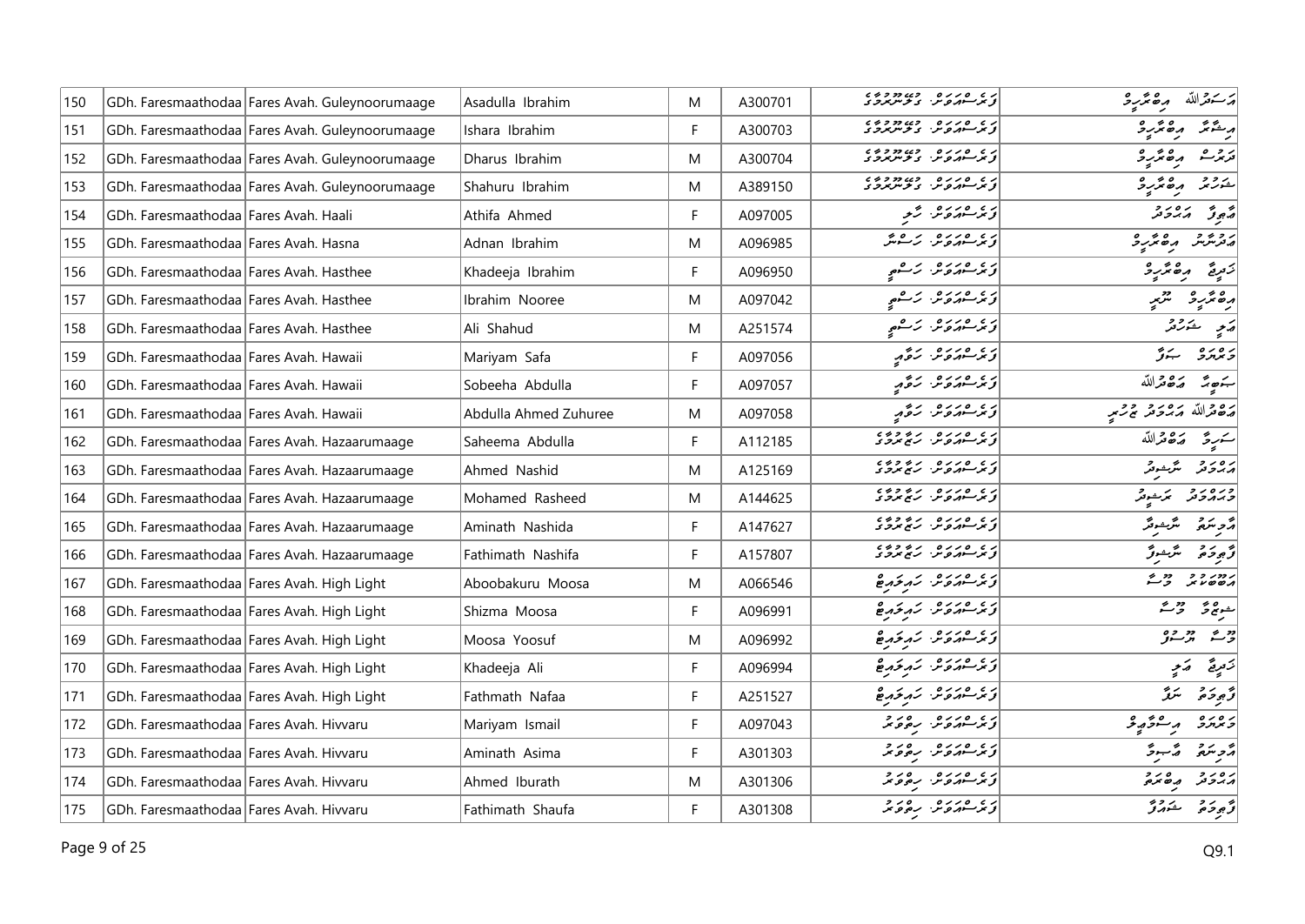| 176 | GDh. Faresmaathodaa Fares Avah. Hivvaru  |                                               | Mohamed Asim          | M  | A357630 |                                                        | ورەرو ھەر                                          |
|-----|------------------------------------------|-----------------------------------------------|-----------------------|----|---------|--------------------------------------------------------|----------------------------------------------------|
| 177 |                                          | GDh. Faresmaathodaa Fares Avah. Hiyaalaage    | Reki Beefaanu         | F. | A097006 | ر ، ہ ر ر ہ<br>تو بر سهروش گردی                        | ى<br>بۇ بەھ ۋىتر                                   |
| 178 |                                          | GDh. Faresmaathodaa Fares Avah. Hiyaalaage    | Hassan Hussain        | M  | A300739 | ر ، ہ ر ر ہ<br>تو بر سهروش کر برگری                    | ئەسكەش بۇسكەرلىش                                   |
| 179 |                                          | GDh. Faresmaathodaa Fares Avah. Husnooge      | Abdul Sattar Yoosuf   | M  | A054882 | ر ، ه د ره . د ه دد ،<br>زیر سهروین گرستری             | נסכם נסיבים ובכם<br>השינה – הפיג ת – כל            |
| 180 |                                          | GDh. Faresmaathodaa Fares Avah. Husnooge      | Saudiyya Adam         | F  | A071613 | ر ، ه د ره . و ه دد ،<br>تو <del>پ</del> ر سهروش گرسوس | سکھ مرمد ہور ہ                                     |
| 181 |                                          | GDh. Faresmaathodaa Fares Avah. Husnooge      | Shimla Abdul Sattar   | F  | A112441 | د ، ه د د ه . د ه دد ،                                 | ە ئەرەمەدەرە بەر<br>شورىخ ھەمزەر سىمەمى            |
| 182 | GDh. Faresmaathodaa Fares Avah. Husnooge |                                               | Ashiyath Abdul Sattar | F. | A112443 | ر ۽ قدر ۾ اور دي.<br>تو پڻ سهري س                      | ه در ده ده ده ده د                                 |
| 183 |                                          | GDh. Faresmaathodaa Fares Avah. Husnooge      | Hisaan Sabaah         | F  | A260249 | ر ، ق دره به وده                                       | رىشىش بەھەر                                        |
| 184 |                                          | GDh. Faresmaathodaa Fares Avah. Husnuheenaage | Ahmed Nisham          | M  | A300941 | و ، ، ، ، ، ، و ، ، ، ، ،                              | رەر د<br>مەدىر س                                   |
| 185 |                                          | GDh. Faresmaathodaa Fares Avah. Husnuheenaage | Ali Shaz              | M  | A300948 | ر ، ەررە بېرىسىرىكى                                    | أرشم المشترجي                                      |
| 186 |                                          | GDh. Faresmaathodaa Fares Avah. Husnuheenaage | Mohamed Ismail        | M  | A300952 | ر ، ەررە بېرىشى                                        | ورەرو مەشرەرى                                      |
| 187 |                                          | GDh. Faresmaathodaa Fares Avah. Janavareege   | Shamir Mohamed        | M  | A049758 | رے ہے رہ ۔ مارے<br>تو بر سوہر ہو سر کا سرکا میری       | شوپر ورورو                                         |
| 188 | GDh. Faresmaathodaa Fares Avah. Jaree    |                                               | Jameel Mohamed        | M  | A047178 | تر ، ه دره.<br>تو بر ۱۳۶۰ قرم می                       | مار در در در د                                     |
| 189 | GDh. Faresmaathodaa Fares Avah. Jaree    |                                               | Aminath Abdulla       | F  | A297115 | تر بر صر بر ص سي سي<br>  تو بر سوړې خ رسي              | مُّحِسَعَ مَصْعَرِاللَّه                           |
| 190 | GDh. Faresmaathodaa Fares Avah. Jaree    |                                               | Ismail Rasheed        | M  | A297119 | ر ۽ صدر هن تي پر                                       | ىرىشۇرچە ئىشىر                                     |
| 191 | GDh. Faresmaathodaa Fares Avah. Jeyz     |                                               | Jamshaad Mohamed      | M  | A070216 | ر ۽ ھربرھ سي ھ<br>تي سرگر ھر سي جي                     | ر ہ رو و<br>تع تر شگوتر<br>و ر ه ر د<br>تر پر ژ تر |
| 192 |                                          | GDh. Faresmaathodaa Fares Avah. Kaneeruge     | Aminath Sheeza        | F  | A096987 | و ، ، ، ، ، ، و ،                                      | ړې سره<br>شومجّ<br>__ تو                           |
| 193 |                                          | GDh. Faresmaathodaa Fares Avah. Kaneeruge     | Fathimath Hussain     | F. | A096988 | د ، ه دره. نمبربرد،                                    | ۇۋە ئەسىر                                          |
| 194 |                                          | GDh. Faresmaathodaa Fares Avah. Kaneeruge     | Ibrahim Zahid         | M  | A096990 | د ، ه د ره. ، ، سرچ                                    | وە ئەر ئەر ئە                                      |
| 195 |                                          | GDh. Faresmaathodaa Fares Avah. Kaneeruge     | Adam Rashid           | M  | A150714 | ر ، ق در و . کم سرچری                                  | پەرە<br>مەنىرى<br>یم شو تر<br>مرگ شو تعر           |
| 196 |                                          | GDh. Faresmaathodaa Fares Avah. Kaneeruge     | Ahmed Solah           | M  | A300415 | د ، ه دره. ، ، سرو،                                    | ره ر و دره<br>پربرو د سوور                         |
| 197 |                                          | GDh. Faresmaathodaa Fares Avah. Kanmatheege   | Zihan Ahmed           | M  | A251538 | ر ، ه د ره . ره د . ،<br>و بر سهروس . ره برو .         | پر شهر در پرور د                                   |
| 198 |                                          | GDh. Faresmaathodaa Fares Avah. Kanmatheege   | Niushad Nazim         | M  | A300678 | ر ، ه د ره . رو<br>و بر سهرو تر . را شرح مو د          | سرم شور سگھور                                      |
| 199 |                                          | GDh. Faresmaathodaa Fares Avah. Kenereege     | Mohamed Zaman         | M  | A101274 | ر ، ق دره ، ، ، ، ،                                    | ورەرو روم                                          |
| 200 | GDh. Faresmaathodaa Fares Avah. Kinaaraa |                                               | Ayathulla Abdul Samad | M  | A065729 | ر ، ، ، ، ، ، سرچینې په د                              | ر ٥ ٥ ٥ ٥ ر د و<br>پره تر پر سوتر تر<br>وسرح الله  |
| 201 | GDh. Faresmaathodaa Fares Avah. Kokaa    |                                               | Agil Ahmed            | M  | A097031 | ړ په ۱۶۷۵ کېږي.                                        | و ده دره در د                                      |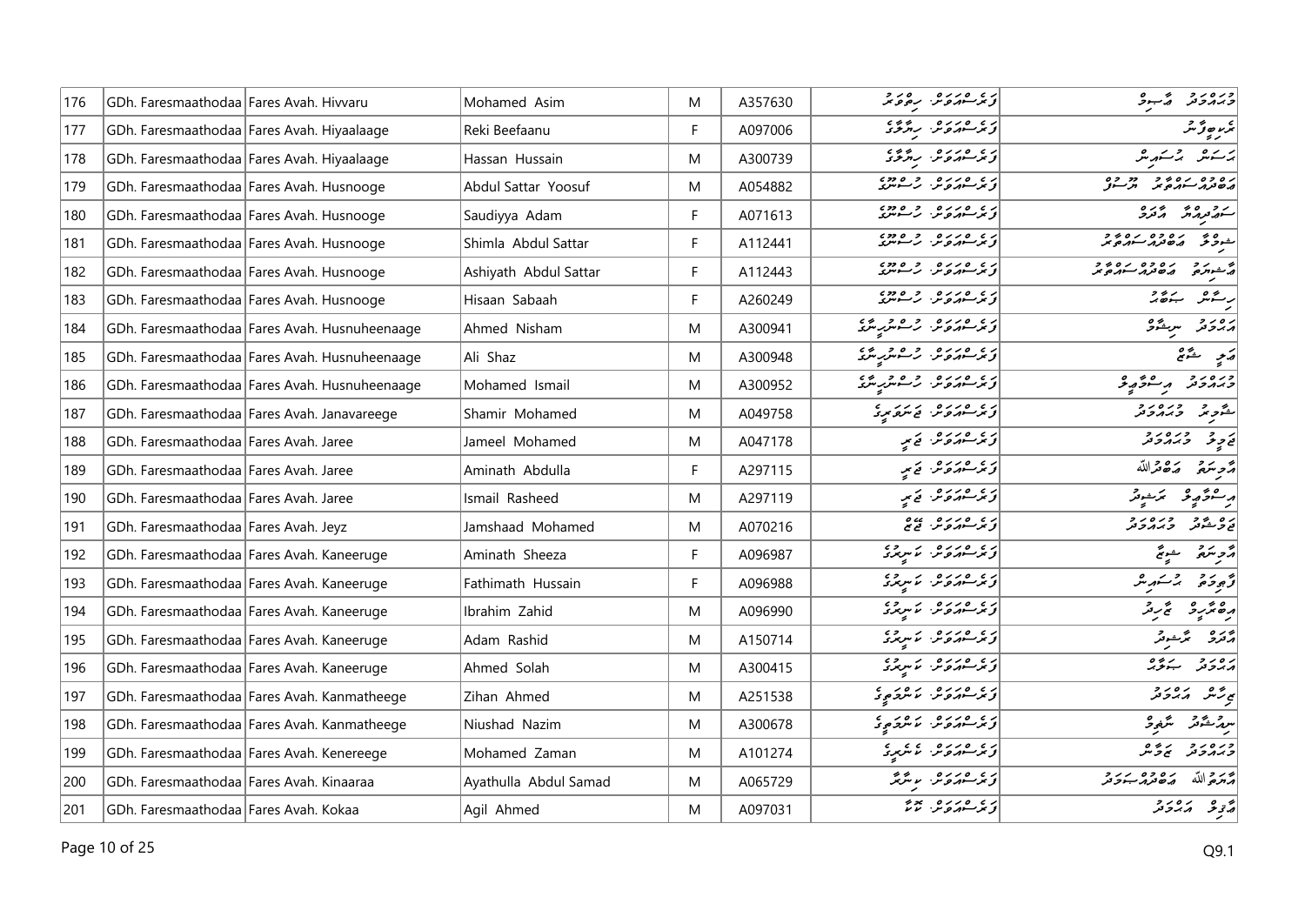| 202 |                                         | GDh. Faresmaathodaa Fares Avah. Kotharuge      | Abdulla Shareef      | M         | A001284 | ر ، ہ ر ر ہ بدر د ،<br>زبر سهروش نامح بری           | رەقراللە خەمبەر                                                                                      |
|-----|-----------------------------------------|------------------------------------------------|----------------------|-----------|---------|-----------------------------------------------------|------------------------------------------------------------------------------------------------------|
| 203 |                                         | GDh. Faresmaathodaa Fares Avah. Kotharuge      | Hussain Rasheed      | ${\sf M}$ | A132566 | ر په ۱۶۷۵ په در د په<br>زېر سهرونز، لامړين          | برسكهاش الكرسوفر                                                                                     |
| 204 |                                         | GDh. Faresmaathodaa Fares Avah. Kudhiruvaalige | Abbas Hassan         | M         | A063230 | د ، ه د ره . د و د و . ،<br>د پرسهروس تامرپروگرد    | رەپ برىر                                                                                             |
| 205 |                                         | GDh. Faresmaathodaa Fares Avah. Kudhiruvaalige | Mohamed Imad         | M         | A116039 | ر ، ٥ ر ر ٥ - و و و ٥<br>ژیزسهروین علویزوگوی        | כנסני ביק<br><i>בג</i> ונכני וגבנ                                                                    |
| 206 |                                         | GDh. Faresmaathodaa Fares Avah. Kudhiruvaalige | Safiyya Hassan       | F         | A144860 | د ، ەررە مەرەپەر                                    | البزورة يزينو                                                                                        |
| 207 |                                         | GDh. Faresmaathodaa Fares Avah. Kudhiruvaalige | Aarizu Ahmed         | ${\sf M}$ | A251535 | د ، ه دره . ه د د و ، ،                             | وحميرة وكالاحرار                                                                                     |
| 208 |                                         | GDh. Faresmaathodaa Fares Avah. Kudhiruvaalige | Hassan Mohamed       | M         | A300642 | د ، ه د ره . ه د برو و ،<br>تر بر ۱۳۶۰ و بر برو د . | يركبش وره دو                                                                                         |
| 209 |                                         | GDh. Faresmaathodaa Fares Avah. Kudhiruvaalige | Rahmath Hassan       | F         | A300644 | ر ، ۱۶۷۵. و وه ، ،<br>ژنگرسهموش مافرنگرگان          | رەرد برىش                                                                                            |
| 210 |                                         | GDh. Faresmaathodaa Fares Avah. Kudhiruvaalige | Fathimath Maziyya    | F         | A346719 | ر ، ه د ره . د و و و ، ،<br>زیر سهروین آندیزه و د   | ژوده د پر                                                                                            |
| 211 |                                         | GDh. Faresmaathodaa Fares Avah. Lansimooge     | Ameez Abdulla Afeef  | ${\sf M}$ | A044185 |                                                     | أَمَدِيحَ مَهْ قَدْاللَّهُ مَدَرٍ وَ                                                                 |
| 212 |                                         | GDh. Faresmaathodaa Fares Avah. Lansimooge     | Jihad Abdulla        | M         | A121674 | ر ، ق دره از ده .<br>تونگرسههای از کرد .            | مے ترتر ضکھ تراللہ                                                                                   |
| 213 |                                         | GDh. Faresmaathodaa Fares Avah. Lansimooge     | Asima Ibrahim        | F         | A137107 | ر ، ہ ر رہ ۔ دہ ۔<br>توسر سهروس کوشر کور            | ومبوش وكالمربر                                                                                       |
| 214 |                                         | GDh. Faresmaathodaa Fares Avah. Lansimooge     | Mohamed Rasheed      | M         | A156144 | د ، ق دره . ده . ده .                               | ورەرو كەشەر<br><i>وبە</i> رونر كەشەنر                                                                |
| 215 |                                         | GDh. Faresmaathodaa Fares Avah. Lansimooge     | Ali Arushad          | M         | A251515 | د ، ۰٫۰۰۰ ورو.<br>د بر ۱٫۰۰۰ و بر ۱٫۰۰۰ ور          | أتكمح الكاهر والمحمد                                                                                 |
| 216 |                                         | GDh. Faresmaathodaa Fares Avah. Lansimooge     | Mohamed Faruhadh     | M         | A251517 | ر ، ۱٫۵ و ۵٫۰ و ،<br>ژنگرستهری بر کوشوری            | وره رو درو<br><i>وبرم</i> ونر کوبر <i>دن</i> ر                                                       |
| 217 |                                         | GDh. Faresmaathodaa Fares Avah. Lansimooge     | Ibrahim Azuhad       | M         | A404848 | ر ، ۲۶۰۰ و ۵۰۰۰<br>تونگرستههای موسوعی               | رە ئۆر ئەر ئەر                                                                                       |
| 218 | GDh. Faresmaathodaa Fares Avah. Life    |                                                | Basheera Ahmed       | F         | A096955 | ر ، قەررە . ئەرۋ                                    | ەشبە ئەرەر                                                                                           |
| 219 | GDh. Faresmaathodaa Fares Avah. Life    |                                                | Hussain Rasheed      | M         | A154335 | ز ، قارىرە ، ئەرۋ                                   | برسكريش الكرجومر                                                                                     |
| 220 | GDh. Faresmaathodaa Fares Avah. Maafahi |                                                | Mohamed Zuhair       | M         | A061869 | زەرەردە، ئۇزىر                                      | כנסנכ בנגב                                                                                           |
| 221 | GDh. Faresmaathodaa Fares Avah. Maafahi |                                                | Habeeba Ahmed        | F         | A299996 | ر، ورزه. دُرَب                                      | بر 2 پر ج<br>م <i>ر</i> گر 5 فر<br>$\overset{\ast}{\circ}\overset{\ast}{\circ}\overset{\ast}{\cdot}$ |
| 222 | GDh. Faresmaathodaa Fares Avah. Maafahi |                                                | Ahmed Zuhair         | M         | A301061 | د ، ، ه د ره. پخوب                                  | גפני הלגב                                                                                            |
| 223 | GDh. Faresmaathodaa Fares Avah. Maafahi |                                                | Fathmath Mohamed     | F         | A301088 | ر ، ، ، ، ، ، وَ تَرَ ر                             | و ده دره دره<br>ژوره درمدر                                                                           |
| 224 | GDh. Faresmaathodaa Fares Avah. Maafahi |                                                | Nabahath Zuhairu     | F         | A330000 | ر ، قەرەر ئەرب                                      | LAJE SIRK                                                                                            |
| 225 | GDh. Faresmaathodaa Fares Avah. Mazaaru |                                                | Mohamed Areeh Ismail | M         | A251562 | ر ، ق در ه .<br>تو بر سهره ش . از بخ بر             | בגובב הבג ושיבוב                                                                                     |
| 226 | GDh. Faresmaathodaa Fares Avah. Mazaaru |                                                | Aishath              | F         | A301217 | ر ، قرار و . د و د                                  | وشريدة                                                                                               |
| 227 | GDh. Faresmaathodaa Fares Avah. Meenaaz |                                                | Ahmed Mohamed        | M         | A039470 | ر ، قرار ه . بر ه .                                 | נפנד בנסנד<br>גיבת בייתכת                                                                            |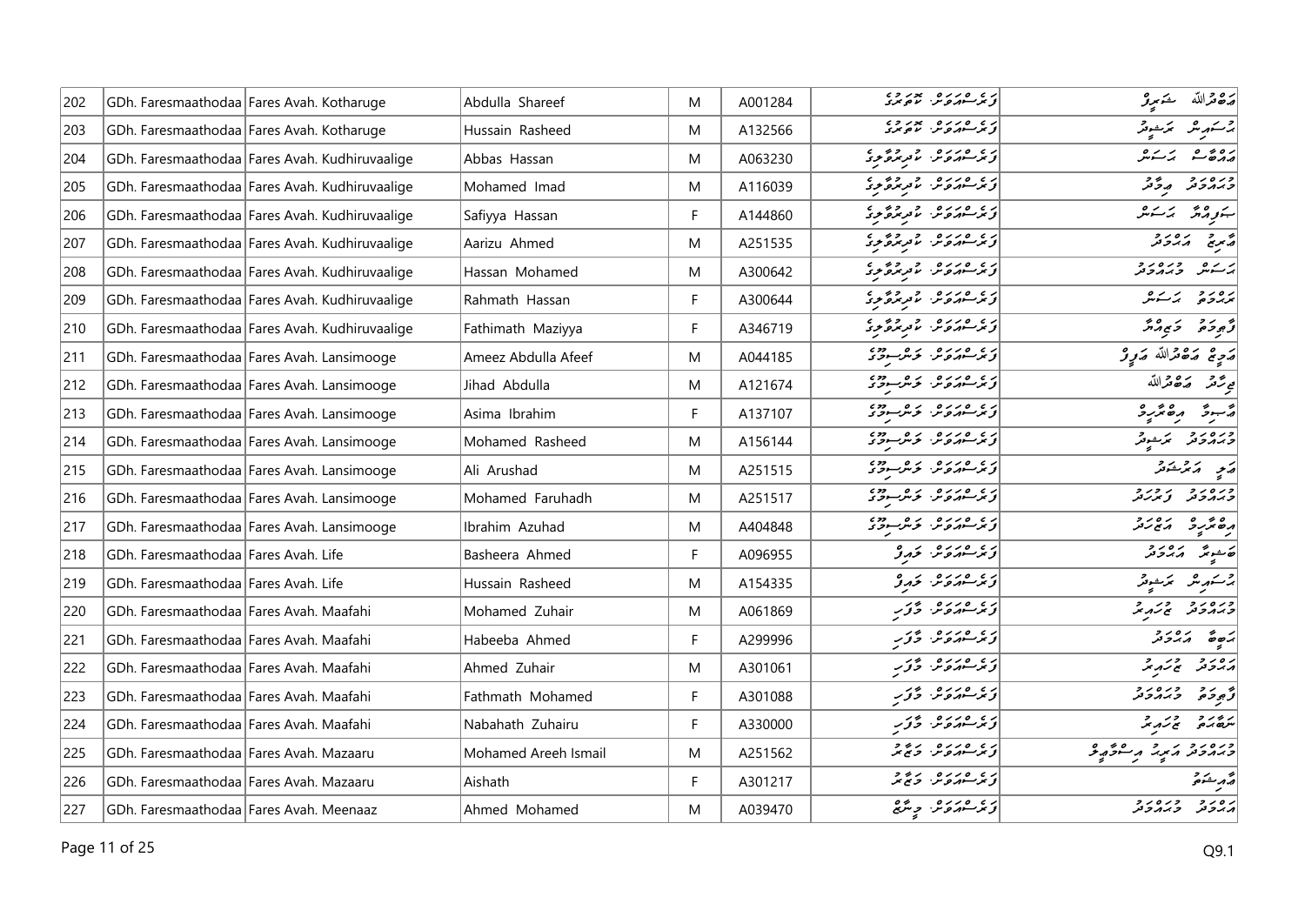| 228 | GDh. Faresmaathodaa Fares Avah. Meenaaz |                                               | Shathira Ahmed          | F         | A046212 | ز ، ق د د ه  و پژ پم                             | شگهونگر   مردوند                          |
|-----|-----------------------------------------|-----------------------------------------------|-------------------------|-----------|---------|--------------------------------------------------|-------------------------------------------|
| 229 | GDh. Faresmaathodaa Fares Avah. Meenaaz |                                               | Mohamed Ahmed           | M         | A068158 | ز ۽ قدري په چه چې                                | כנסנכ נסנכ<br>כגמכת הגכת                  |
| 230 | GDh. Faresmaathodaa Fares Avah. Meenaaz |                                               | Ali Ahmed               | M         | A269377 | د ع ۱۳۵۵ - مرتبع                                 | ړی پرورو                                  |
| 231 | GDh. Faresmaathodaa Fares Avah. Meyga   |                                               | Ahmed Rasheed           | M         | A096998 | ر ، ق د ره<br>ز بر سهره بر . <del>.</del> د .    | رەرە كەشەھ                                |
| 232 | GDh. Faresmaathodaa Fares Avah. Meyga   |                                               | Sakeena Moosa           | F         | A096999 | ر ، ہے رہ ، ،، ر<br>تو پڑے پرہ تر ۔              | سُرِیدٌ حِیْثٌ                            |
| 233 | GDh. Faresmaathodaa Fares Avah. Meyga   |                                               | Aishath Ahmed           | F         | A126701 |                                                  | و در ده ده در د<br>مگه شوه که برخانه      |
| 234 | GDh. Faresmaathodaa Fares Avah. Meyga   |                                               | Fazla Ahmed             | F         | A161058 |                                                  | ۇشۇ مەدەر                                 |
| 235 | GDh. Faresmaathodaa Fares Avah. Meyga   |                                               | Sibathulla              | M         | A251531 | ر ، ہے رہ ، ،، ر<br>تو بر سهروس بر دی            | سوضة حرائله                               |
| 236 | GDh. Faresmaathodaa Fares Avah. Meyga   |                                               | Mariyam Shazla          | F         | A300440 | ر ، ق دره . ، ، د<br>تو <del>پ</del> ر شهر تو در | رەرە شەدى <sub>چ</sub>                    |
| 237 | GDh. Faresmaathodaa Fares Avah. Mihiri  |                                               | Mohamed Sabree          | M         | A301105 | ر ، قەررە<br>  زىر شەرەتر ، برىرىيە              | سەھىر<br>و ر ه ر و<br>تر بر تر تر         |
| 238 | GDh. Faresmaathodaa Fares Avah. Mihiri  |                                               | Shakeeba Adam           | F         | A301106 | ر عصر دي.<br>از تر شهر تر تر مر بر مر            | شكرة كالره                                |
| 239 | GDh. Faresmaathodaa Fares Avah. Mihiri  |                                               | Mohamed Khusham         | M         | A301108 | ر عدد ده.<br>از بر شهره ش د مرس                  | ورەر دېمبرو<br><i>ورورو د</i> ېمبر        |
| 240 | GDh. Faresmaathodaa Fares Avah. Mihiri  |                                               | Shuhrath Mohamed        | F         | A301109 | ر عدد دره در بر<br>از بر عدد در مرد م            | دور وره رو<br>شرکره وبروتر                |
| 241 | GDh. Faresmaathodaa Fares Avah. Mihiri  |                                               | Hammaadhu Mohamed       | M         | A301112 | ر ، مەررە<br>كەبىر شەرەتىن بورىيە                | ره ۶ وره رو<br>برمرونر - <i>وبرم</i> رونر |
| 242 |                                         | GDh. Faresmaathodaa Fares Avah. Miho Palace   | Ahmed Mumthaaz          | M         | A047865 | ر ، ەررە بەر دەر م                               | 0 <i>4 0 7</i><br>5 7 9 ج<br>پرور و       |
| 243 |                                         | GDh. Faresmaathodaa Fares Avah. Moonimaage    | Ahmed Sabah             | ${\sf M}$ | A299888 | נים פנים, כבוד בים<br>ציבו ביות כיוד ביותרים     | ر ه ر د<br>م.رو تر<br>بەھ بە              |
| 244 |                                         | GDh. Faresmaathodaa Fares Avah. Moonimaage    | Ahmed Ismail            | ${\sf M}$ | A333072 |                                                  | رەرو رەۋرو                                |
| 245 |                                         | GDh. Faresmaathodaa Fares Avah. Moonimaage    | Mysoon Saeed            | F         | A361954 | ן גם פינים ומודעים<br>ג'ולי הודעיו ביונביב       | ى ئەستىش سىر ئىر                          |
| 246 | GDh. Faresmaathodaa Fares Avah. Moosum  |                                               | Mohamed Amsadh          | M         | A301176 | ر ، ہ ر ر ہ ۔ د و ہ<br>تو بر سهروش کو سوگر       | ورەرو رەرىيە                              |
| 247 | GDh. Faresmaathodaa Fares Avah. Moosum  |                                               | Adam Kamaal             | M         | A301177 | ر ، ہ ر ر ہ ۔ د و ہ<br>تو بر سهروش کو سوگر       | پەرە بەيج<br>مەنىرى بەۋى                  |
| 248 |                                         | GDh. Faresmaathodaa Fares Avah. Morning Paris | Mohamed Hassan          | M         | A300991 | ز، ورزه ومرسرها                                  | ورەرو پەسەر                               |
| 249 | GDh. Faresmaathodaa Fares Avah. Naares  |                                               | Ibrahim Latheef Hussain | M         | A074143 | ر ، ەررو. ئۇيزىش                                 | رەمزېرو ئېرو جنسر                         |
| 250 | GDh. Faresmaathodaa Fares Avah. Naares  |                                               | Ramla Ibrahim           | F         | A299806 | ر ، ەررە. ئۇي ھ                                  | بروتى مەھىرىدى                            |
| 251 | GDh. Faresmaathodaa Fares Avah. Naares  |                                               | Lubna Latheef           | F         | A301321 | ر ، ەررو. پۇي ھ                                  | لخرصش كرويوثر                             |
| 252 |                                         | GDh. Faresmaathodaa Fares Avah. Naariguge     | Fathimath Shreya        | F         | A042142 |                                                  | توجوحو شمعه وره و                         |
| 253 |                                         | GDh. Faresmaathodaa Fares Avah. Night Flower  | Noorannahaar Rasheed    | F         | A097028 | ر ، ەررو، سەھۋىۋە بر                             | دوره رو و محرک برگسونگر                   |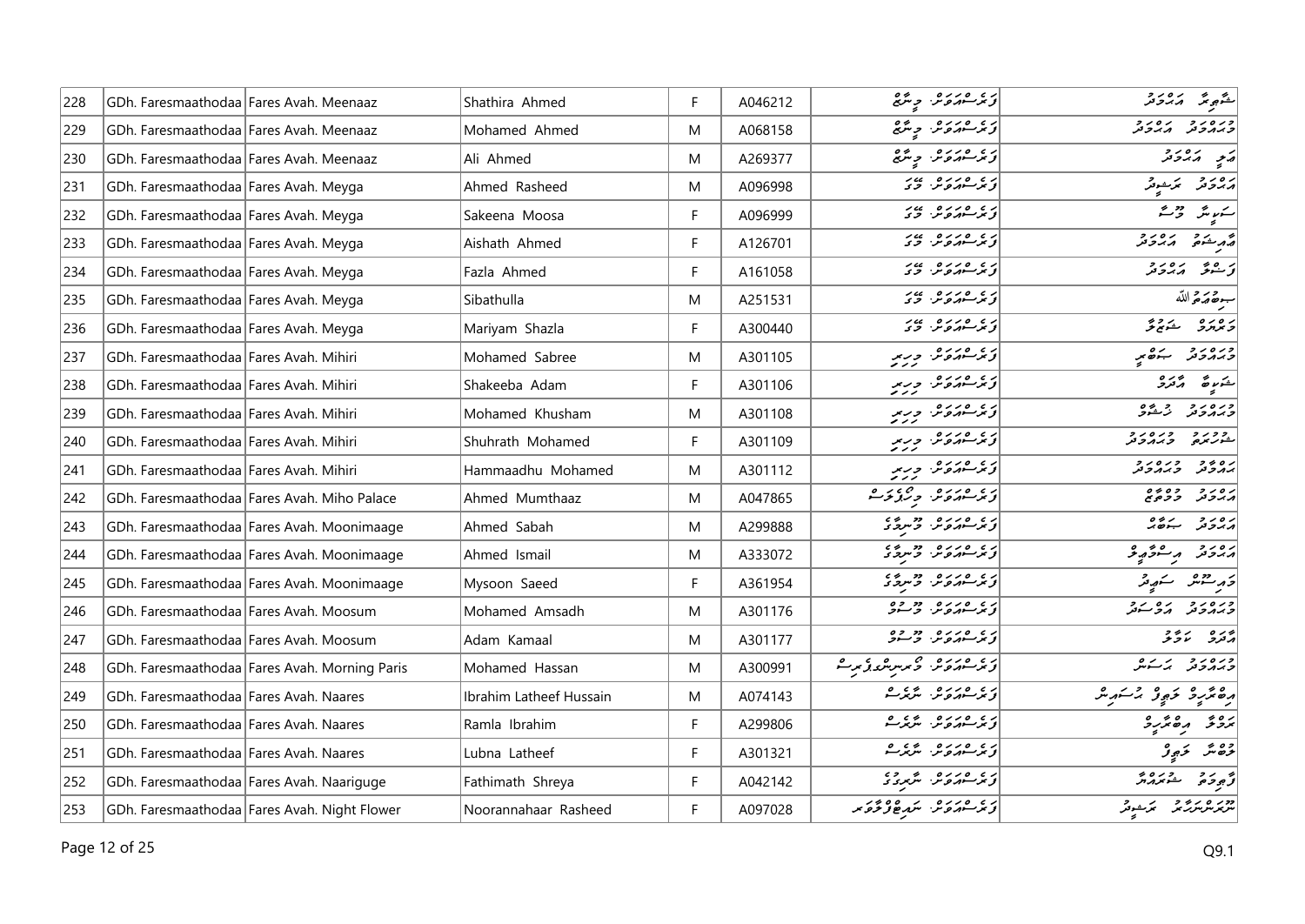| 254 | GDh. Faresmaathodaa Fares Avah. Niru     |                                             | Aishath Shaheeda     | F           | A097030 | ر ، قەرەر سەر                                                | مەر ئىكىمى ئىكەنىدىگر                          |
|-----|------------------------------------------|---------------------------------------------|----------------------|-------------|---------|--------------------------------------------------------------|------------------------------------------------|
| 255 | GDh. Faresmaathodaa Fares Avah. Niru     |                                             | Mohamed Shanyz Ahmed | M           | A301196 | ر ، قەرەر بىر                                                | ورەرو شەھ كەدرو                                |
| 256 | GDh. Faresmaathodaa Fares Avah. Niru     |                                             | Nabeel Ahmed         | M           | A301206 | ر ، قەررە بىر بىر                                            | سَهِ حَرَّمَ رَوْمَ رَحْمَ                     |
| 257 | GDh. Faresmaathodaa Fares Avah. Niru     |                                             | Naslu Ahmed          | M           | A301208 | ر ، قەرەر سەر                                                | يترك ومرور ورقر                                |
| 258 | GDh. Faresmaathodaa Fares Avah. Noothari |                                             | Ahmed Ahusan         | M           | A097034 | ر ، ق د د ه . د .                                            | رەرد روسىر                                     |
| 259 | GDh. Faresmaathodaa Fares Avah. Noothari |                                             | Mariyam Sofoora      | F           | A097035 | ر ، ق د د ه . دور                                            | سە ئەقرىمىگە<br>ر ه ر ه<br><del>ر</del> بربرگر |
| 260 | GDh. Faresmaathodaa Fares Avah. Noothari |                                             | Mohamed Ibrahim      | M           | A301229 |                                                              | כנים נים השתיכ                                 |
| 261 | GDh. Faresmaathodaa Fares Avah. Noothari |                                             | Ismail Mohamed       | M           | A301245 | ر ، ەررو. بەدىر                                              | ر عۇرپۇ دىرەرد                                 |
| 262 | GDh. Faresmaathodaa Fares Avah. Noovilu  |                                             | Hariyya Gasim        | F           | A096960 | ر ، ەررە . « - ?<br>ۋىرسى <i>ن ۋىر . س</i> ھو <del>ن</del> ى | أبر مرورش تخ سوفر                              |
| 263 | GDh. Faresmaathodaa Fares Avah. Noovilu  |                                             | Mohamed Mufeed       | M           | A301041 |                                                              | وره رو او و د                                  |
| 264 | GDh. Faresmaathodaa Fares Avah. Noovilu  |                                             | Shahiya Mohamed      | F           | A372459 | ر ، ق در و.<br>تو بر سهره بر بر مرد بر                       | مشرر وره دو                                    |
| 265 | GDh. Faresmaathodaa Fares Avah. Ocean    |                                             | Abdulla Aslam        | M           | A064481 | ىر ، ەررە ، كەشكىر                                           | رە داللە يەر دە                                |
| 266 | GDh. Faresmaathodaa Fares Avah. Ocean    |                                             | Mohamed Lamu         | M           | A300414 | ر ، ق دره می شد .<br>توسی از مرگ می کند                      | ور ه د و د و و<br><i>وبرورو د خ</i> ور         |
| 267 |                                          | GDh. Faresmaathodaa Fares Avah. Pretty Kite | Nazeer Mohamed       | M           | A079938 | ق محمد محمد المحمد والمحمد والمحمد                           | بتغرير وبرورو                                  |
| 268 |                                          | GDh. Faresmaathodaa Fares Avah. Pretty Kite | Fareeda Ahmed        | F           | A096978 | زي ورزه وبرءٍ بأمرةٍ                                         | وَسِيعٌ دَيْرَ مِنْ                            |
| 269 |                                          | GDh. Faresmaathodaa Fares Avah. Pretty Kite | Mariyam Ziyada       | E           | A300555 | ز، ورزه وبرونو                                               | د ۵ ر ۵ ر محمد تر                              |
| 270 |                                          | GDh. Faresmaathodaa Fares Avah. Pretty Kite | Nadheem Mohamed      | M           | A300556 | وبمسهوش وبرء بمره                                            | ورەر د<br><i>دى</i> رمەتر<br> سرمورد           |
| 271 |                                          | GDh. Faresmaathodaa Fares Avah. Randhoadhi  | Ahmed Naseem         | M           | A101029 |                                                              | دەرو ترىپو                                     |
| 272 |                                          | GDh. Faresmaathodaa Fares Avah. Randhoadhi  | Hamdullah Naseem     | M           | A299920 |                                                              | بروترالله سرجو                                 |
| 273 | GDh. Faresmaathodaa Fares Avah. Ranfaru  |                                             | Lomir Mohamed        | M           | A078106 | ر ، ەررە. برەر د                                             | و ره ر د<br><i>و بر</i> د تر<br>رمج و مر       |
| 274 | GDh. Faresmaathodaa Fares Avah. Ranfaru  |                                             | Mohamed Ali          | M           | A101947 | ر ، ق د ره .<br>تو <del>بر ۱</del> ۳۶۴ کرس                   | ورەرو كې                                       |
| 275 | GDh. Faresmaathodaa Fares Avah. Ranfaru  |                                             | Fariyaz Mohamed      | F           | A155574 | ر ، ق د ره .<br>تو تر سهرو تر . تر تر تر تر                  | و رە ر د<br><i>د بە</i> د تر<br>ۇ بىر بىر شە   |
| 276 | GDh. Faresmaathodaa Fares Avah. Ranfaru  |                                             | Aishath              | $\mathsf F$ | A300710 | ر ، ق د ره .<br>تو بر سهروش . برس تر                         | ۇ مەشقى<br>مەر                                 |
| 277 | GDh. Faresmaathodaa Fares Avah. Ranfaru  |                                             | Hijra Ibrahim        | F           | A300720 | ر ، ہ ر رہ میں بر ہ ر و<br>تو بر سهروش میں بر بر             | ارچ پژ<br>مەھترىرى                             |
| 278 | GDh. Faresmaathodaa Fares Avah. Ranfaru  |                                             | Hana Ahmed           | F           | A300728 | ر ، ق د ره .<br>تو بر سهرو تر بر سرگر بر                     | تر بھر دور و                                   |
| 279 | GDh. Faresmaathodaa Fares Avah. Ranveli  |                                             | Nuzuhath Adam        | F           | A096970 |                                                              | و ور و به ده<br>سرچ ره مرکزو                   |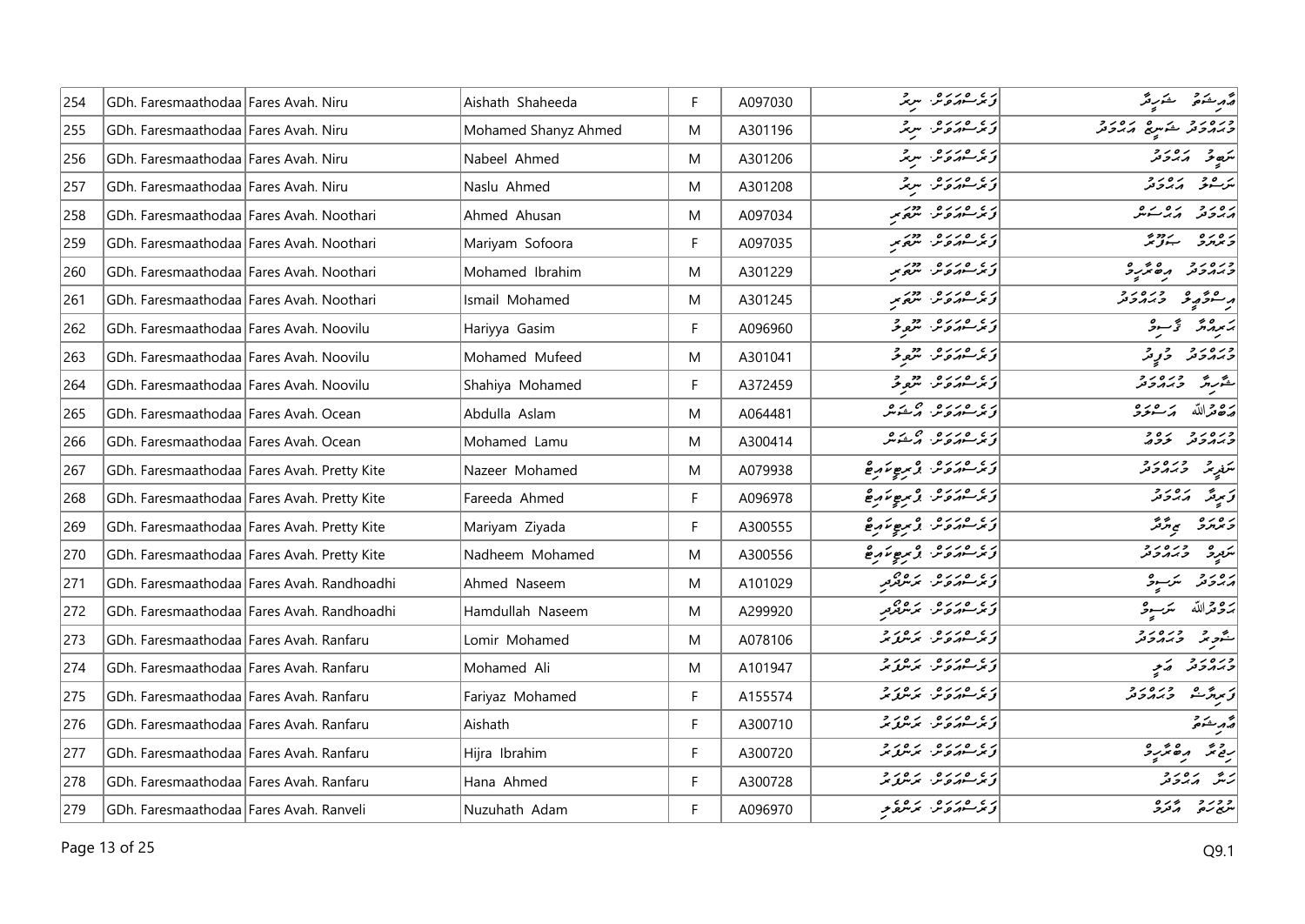| 280 | GDh. Faresmaathodaa Fares Avah. Ranveli  |                                              | Mohamed Shareef Ahmed        | M         | A096973 | ر ، ەررە، برە، پر                                           | ورەرو شەرۇ مەدەر                                                                                                                                                              |
|-----|------------------------------------------|----------------------------------------------|------------------------------|-----------|---------|-------------------------------------------------------------|-------------------------------------------------------------------------------------------------------------------------------------------------------------------------------|
| 281 | GDh. Faresmaathodaa Fares Avah. Ranveli  |                                              | Nasha-aa Mohamed             | F         | A251518 | ر ، ق دره د ره ، و                                          | ترششه وره رو<br>ترششهر وبردونر                                                                                                                                                |
| 282 | GDh. Faresmaathodaa Fares Avah. Ranveli  |                                              | Muaz Mohamed                 | M         | A300183 | ر ، ەررە بەرە ،                                             | و په وره رو<br><i>وم</i> نر <i>وب</i> مرونر                                                                                                                                   |
| 283 | GDh. Faresmaathodaa Fares Avah. Ranveli  |                                              | Ahmed Ali                    | M         | A379242 |                                                             | د د د د په د                                                                                                                                                                  |
| 284 | GDh. Faresmaathodaa Fares Avah. Red Star |                                              | Hassan Fayaz                 | M         | A001177 | ر ، ق دره ، ، ه ه ه و                                       | برسەش ئەبۇرشە                                                                                                                                                                 |
| 285 | GDh. Faresmaathodaa Fares Avah. Red Star |                                              | Ibrahim Aseel                | M         | A251554 | ر ، ق دره ، ، ، ق ع بر                                      | وە ئەر ئەسوق                                                                                                                                                                  |
| 286 | GDh. Faresmaathodaa Fares Avah. Red Star |                                              | Aseela Ahmed                 | F         | A251557 | ر ، ق د ره می ه ه ه ه پر<br>تو پر سهروس بر ، سوځ پر         | كەسىپىق كەبرىرى                                                                                                                                                               |
| 287 | GDh. Faresmaathodaa Fares Avah. Red Star |                                              | Suhaila Ahmed                | F         | A251560 | ر ، ق دره ، ، ، ق ع بر                                      | ستركر قريره دره                                                                                                                                                               |
| 288 | GDh. Faresmaathodaa Fares Avah. Red Star |                                              | Majidha Moosa                | F         | A301138 | ر ، ق دره ، ، ، ق ع بر                                      | دَّى مَرْ مَرْ مَدَّ                                                                                                                                                          |
| 289 | GDh. Faresmaathodaa Fares Avah. Red Star |                                              | Mohamed Shuaib               | M         | A301139 | ر ، ق دره ، ، ه ه ه ه د                                     | وره رو دره<br>وبروتر شودره                                                                                                                                                    |
| 290 | GDh. Faresmaathodaa Fares Avah. Red Star |                                              | Ali Suhail                   | M         | A329409 | ر ، ق دره ، ، ، ق ع مر                                      | أەيج سىمئەدى                                                                                                                                                                  |
| 291 | GDh. Faresmaathodaa Fares Avah. Rose     |                                              | Faisal Adam                  | M         | A077609 | ر ، ور رو. چې شر                                            | تەرىبىق ئەترە                                                                                                                                                                 |
| 292 | GDh. Faresmaathodaa Fares Avah. Rose     |                                              | Saada Abdulla                | F         | A096959 | ر ، قەرىر قىرىشى ھە                                         | حَقِيقَ صَدَّقَرَاللَّهُ                                                                                                                                                      |
| 293 | GDh. Faresmaathodaa Fares Avah. Rose     |                                              | Farihu Faisal                | M         | A329795 | ر ، قەرىر قىرىشى ھە                                         | أؤبرو أوربتك                                                                                                                                                                  |
| 294 | GDh. Faresmaathodaa Fares Avah. Seesange |                                              | Mariyam Rasheeda             | F         | A161057 | و ، ه د ده . سوستنده ،                                      | و ه د ه ه پخونگر                                                                                                                                                              |
| 295 | GDh. Faresmaathodaa Fares Avah. Seesange |                                              | Fathmath Rasheeda Aboobakuru | F         | A299967 | د ، ه دره. سوسه ده ،<br>د برسه پروس                         | و دو گرور دور دو<br>و دو گرور موسم                                                                                                                                            |
| 296 | GDh. Faresmaathodaa Fares Avah. Seesange |                                              | Aminath Rasheeda             | F         | A299969 | و د د دره سوسکرده د                                         | أأترج متكر مترسوقه                                                                                                                                                            |
| 297 | GDh. Faresmaathodaa Fares Avah. Shabnam  |                                              | Shabana Ahmed                | F         | A096997 | ر ، ہ ر رہ .<br>تو بر سهروس شوھ سرچ                         | شەڭ شەر دەر د                                                                                                                                                                 |
| 298 | GDh. Faresmaathodaa Fares Avah. Shabnam  |                                              | Mohamed Ikram                | M         | A097012 | ر ، ەررە بەھەرە                                             | כנסני הניים<br>כגהכת העיב                                                                                                                                                     |
| 299 | GDh. Faresmaathodaa Fares Avah. Shabnam  |                                              | Nabah Mohamed                | M         | A305632 | ر ، ٥ ر ر ٥ . ر ٥ ر ٥<br>زیر سهرویں شوھ سرچ                 | و رە ر د<br>تر پر گرىر<br>سرچ و                                                                                                                                               |
| 300 | GDh. Faresmaathodaa Fares Avah. Shabnam  |                                              | Sibathulla Mohamed           | M         | A395648 | ر ، ه د ره .<br>تو بر سهروس شوه مرد                         | ده دره الله وره دو                                                                                                                                                            |
| 301 | GDh. Faresmaathodaa Fares Avah. Silver   |                                              | Dhiyana Mohamed              | F         | A096977 | ر ، ق د ده.<br>تو بر سه د بود سود بر                        | و مرکز در در د<br>درگر کرد در                                                                                                                                                 |
| 302 | GDh. Faresmaathodaa Fares Avah. Silver   |                                              | Saudhulla Abdulla            | M         | A130968 | ى ئەرىرو. سوۋىر                                             | ڪوپرترالله<br>وكصقرالله                                                                                                                                                       |
| 303 | GDh. Faresmaathodaa Fares Avah. Theyrava |                                              | Ahmed Yaman                  | M         | A284368 | ر ، ەررە بەرد<br>ۋىرىسى ئوس ئ                               | גפנים גבית                                                                                                                                                                    |
| 304 |                                          | GDh. Faresmaathodaa Fares Avah. Thiburoazuge | Ziyana Abdul Majeed          | F         | A075707 | د ، ه د د ه ه و ه و ،<br><mark>ژ</mark> ند سهروش ه ه مربح د | ې تر شمېر ماره چې تر او د مخپر تر او د کلي تر او د کلي لري.<br>موضوع د سر مار شمېر شمېر شمېر د موضوع تر د موضوع موضوع موضوع موضوع موضوع کړي کلي کلي کلي کلي کلي کلي کلي کلي ک |
| 305 |                                          | GDh. Faresmaathodaa Fares Avah. Thiburoazuge | Abdul Majeed Ali             | ${\sf M}$ | A133046 | د ، ه د ره مسیح و ، د ،<br><mark>ز</mark> تد سه مرض موضع پر | ג 2006 בקברה הב                                                                                                                                                               |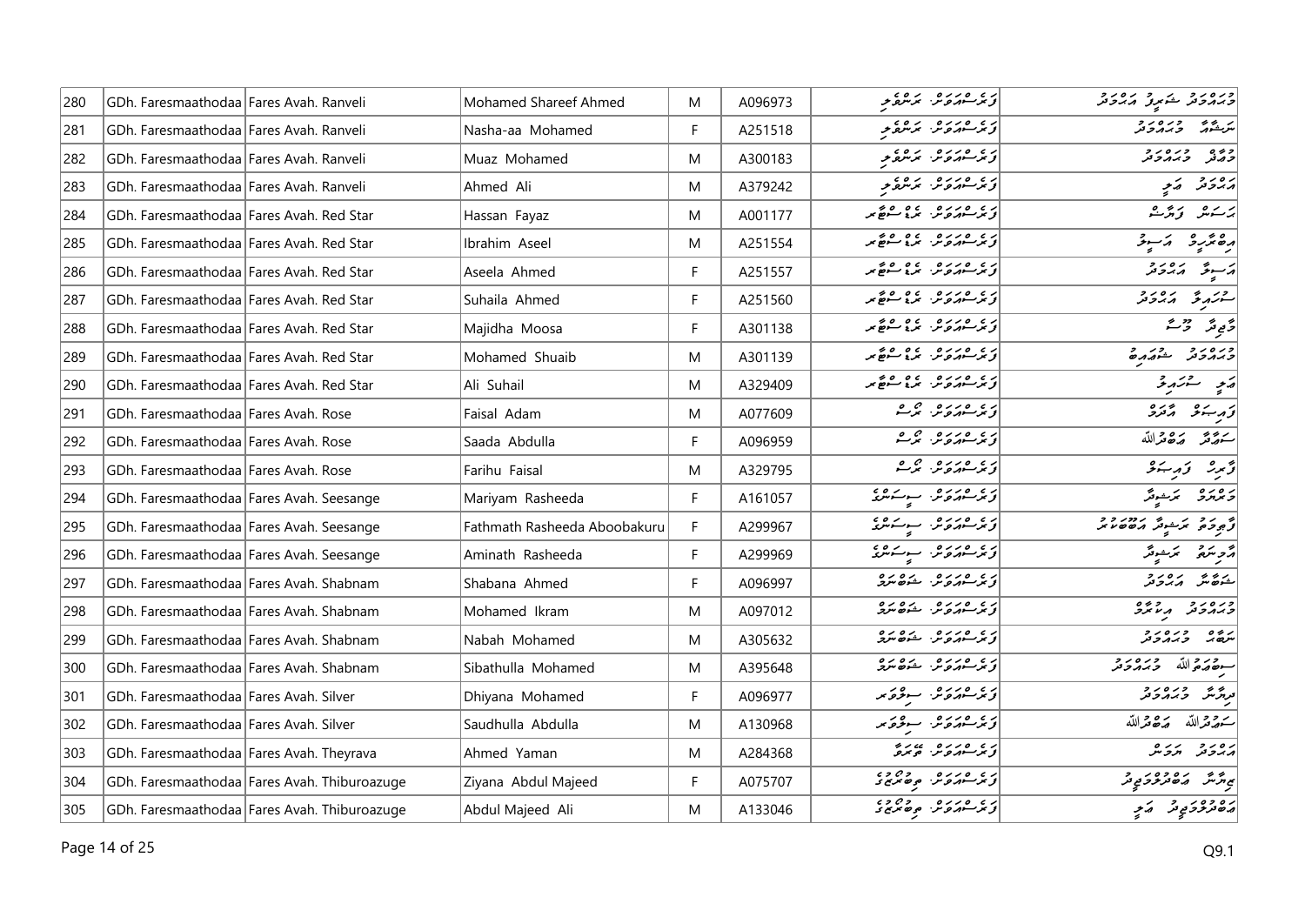| 306 |                                         | GDh. Faresmaathodaa Fares Avah. Thousand Flower | Afiya Abdul Sattar | F | A301096 | ر ، ه د ره مر د ره ه ه د .<br>تو بر سهروس ه د بي سرتونو بر | גם כם גם 2 כ<br>גיש <i>ע</i> ג — יות בי <i>צ</i><br>ړ تو پژ |
|-----|-----------------------------------------|-------------------------------------------------|--------------------|---|---------|------------------------------------------------------------|-------------------------------------------------------------|
| 307 |                                         | GDh. Faresmaathodaa Fares Avah. Three Star      | Fathimath Rifa'ath | F | A096949 | ر ، ه دره ه ه در ه ه د                                     | بروٌمهُ و<br>و څو څه د                                      |
| 308 |                                         | GDh. Faresmaathodaa Fares Avah. Three Star      | Ibrahim Shuhaadhu  | M | A251572 | د ، ه د د ه ، ه مړت ع مر<br>  د مر - د د ه ر ، ه مړت ع مر  | ە ھەترىرى<br>رەھىرىرى<br>ے جمہ حر                           |
| 309 |                                         | GDh. Faresmaathodaa Fares Avah. Three Star      | Mohamed Rameez     | M | A300216 |                                                            | و ر ه ر د<br>د بر پر تر<br>تمریخ                            |
| 310 |                                         | GDh. Faresmaathodaa Fares Avah. Three Star      | Ahmed Sharaf       | M | A300224 | ری مربره می ویرسفیم                                        | رەرد شەرە                                                   |
| 311 | GDh. Faresmaathodaa Fares Avah. Udhuhi  |                                                 | Mohamed Shaheed    | M | A112182 | تر بر ۱۳۵۵ و د ور                                          | ورەرو شەرىر                                                 |
| 312 | GDh. Faresmaathodaa Fares Avah. Udhuhi  |                                                 | Ali Samah          | M | A251540 | ر ، ے پر د و . د ور                                        | أەيج سىۋەر                                                  |
| 313 | GDh. Faresmaathodaa Fares Avah. Udhuhi  |                                                 | Saniyya Mohamed    | F | A300966 | ر ، ق د د ه . د و .                                        | سكسماء وره دو                                               |
| 314 | GDh. Faresmaathodaa Fares Avah. Udhuhi  |                                                 | Ahmed Lihaaz       | M | A300971 | د پره و د د و د ور                                         | رەرد ورگ                                                    |
| 315 | GDh. Faresmaathodaa Fares Avah. Udhuhi  |                                                 | Ibrahim Liwaz      | M | A300973 | د پره و د د و د ور                                         | و ځای<br>ەرھەترىر <sup>ە</sup>                              |
| 316 | GDh. Faresmaathodaa Fares Avah. Vaadhee |                                                 | Abdul Rauf Hussain | M | A071678 | ر ، ەررە . ئۇير                                            | גם כם גדבר כביר כ                                           |
| 317 | GDh. Faresmaathodaa Fares Avah. Vaadhee |                                                 | Aminath Naseera    | F | A096964 | د ، ، ه د ر ه .<br>  د بر سهره ند . ه د په                 | ۇرچىدە سىبدىگە                                              |
| 318 | GDh. Faresmaathodaa Fares Avah. Vaadhee |                                                 | Raaifa Rauf        | F | A251596 | تر پر ۱۳۵۵ گرمی                                            | برّه و بردود                                                |
| 319 | GDh. Faresmaathodaa Fares Avah. Vaadhee |                                                 | Ahmed Lauh         | M | A300614 | ر ، ہ ر ر ہ ۔ وَ پر                                        | رە رە بەە 2<br>مەركىيە كەن                                  |
| 320 | GDh. Faresmaathodaa Fares Avah. Vaadhee |                                                 | Mohamed Yoonus     | M | A300634 | ر ، ، ، ، ، ، ، وَ پر                                      | כנסנכ מכם<br><i>כג</i> ובט ו <i>נ</i> ית                    |
| 321 | GDh. Faresmaathodaa Fares Avah. Veheli  |                                                 | Mohamed Waheed     | M | A036320 | ر ، ەررە ، ، ،                                             | ورەر دىر دېر                                                |
| 322 |                                         | GDh. Faresmaathodaa Fares Avah. Villa Roalhi    | Thaha Mohamed      | M | A112442 | ر ، ہ ر ر ہ . و محمد .                                     | په دره د د<br>چرگ د برونر                                   |
| 323 |                                         | GDh. Faresmaathodaa Fares Avah. Villa Roalhi    | Ahmed Zahir        | M | A147596 | <br>  تەسەم ئەرەبىر موقومىزىيە                             | رەرو ئېرىز                                                  |
| 324 |                                         | GDh. Faresmaathodaa Fares Avah. Villa Roalhi    | Mohamed Zahir      | M | A301101 | د ، ه د ره. و و ه.                                         | ورەر دېم پې پر                                              |
| 325 | GDh. Faresmaathodaa Fares Avah. Viza    |                                                 | Mariyam Shima      | F | A251595 | ر ، ٥٠٠٥ و ،                                               | شدگر<br>ر ه ر ه<br><del>د</del> بربرگ                       |
| 326 | GDh. Faresmaathodaa Fares Avah. Viza    |                                                 | Safoora Mohamed    | F | A296882 | ىر ئەرگە ئەرگە ئەس                                         | و رە ر د<br>تر پروتر<br>سەدىرىپىتىر                         |
| 327 | GDh. Faresmaathodaa Fares Avah. Viza    |                                                 | Shakeeb            | M | A300144 | ر ، ەررە<br>توپرسى <i>ن ھارىش ھ</i>                        | شەرە<br>ئ                                                   |
| 328 | GDh. Faresmaathodaa Fares Avah. Viza    |                                                 | Aishath Shithuma   | F | A357212 | تە ئەمەر ئەستىن ئونى                                       | ر<br>پر ديڪو<br>شوە ۋ                                       |
| 329 | GDh. Faresmaathodaa Fares Avah. Viza    |                                                 | Mohamed Shanim     | M | A369373 | ر ، قراره و ،                                              | ورەرو شەرو                                                  |
| 330 |                                         | GDh. Faresmaathodaa Fares Avah. Yaasmeen Villa  | Mohamed Junaid     | M | A060492 | ر، ەررە بۇسوپىرىدۇ                                         | ورەرو وردو                                                  |
| 331 |                                         | GDh. Faresmaathodaa Fares Avah. Yaasmeen Villa  | Shizna Rasheed     | F | A126576 |                                                            | سونئرمگر    مَرْسُوِنْتُر                                   |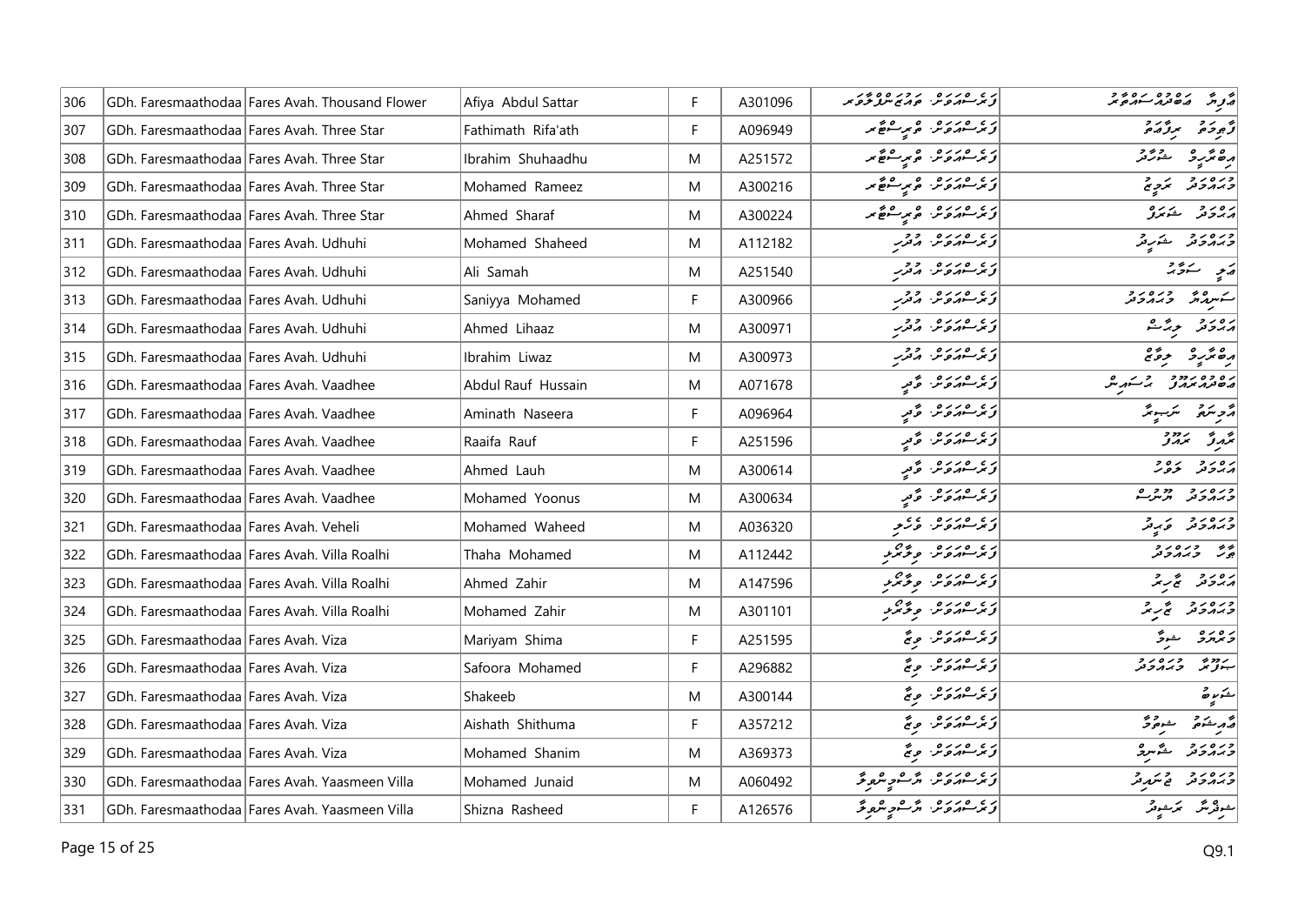| 332 |                                 | GDh. Faresmaathodaa Fares Avah. Yaasmeen Villa | Rishmaa Rifath          | F         | A350094 | زی ق دره پژگوچ شروعٌ                         | ه د د د<br>مرو پر د<br> بريشونخ<br>  <u>ب</u>   |
|-----|---------------------------------|------------------------------------------------|-------------------------|-----------|---------|----------------------------------------------|-------------------------------------------------|
| 333 |                                 | GDh. Faresmaathodaa Fares Avah. Zamaanee Villa | Salih Aboobakuru        | M         | A038293 |                                              | 77777<br>يڈىرچ                                  |
| 334 |                                 | GDh. Faresmaathodaa Fares Avah. Zamaanee Villa | Shareefa Mohamed        | F         | A041784 | ر، ورزه برځسوځه                              | و رە ر د<br><i>د بە</i> گەر<br>ىش <i>تىرۇ</i> گ |
|     | GDh. Fiyoaree                   |                                                |                         |           |         |                                              |                                                 |
| 335 | GDh. Fiyoaree                   | Likagasdhoshuge                                | Mohamed Musad           | M         | A148131 | ر ر ر ه پر و ،<br>و د کار سوتورو             | כנסנכ כסנכ<br><i>כמ</i> תכת כ-ימב               |
|     | GDh. Gadhdhoo                   |                                                |                         |           |         |                                              |                                                 |
| 336 | GDh. Gadhdhoo                   | Femoaraage                                     | Abdulla Rasheed         | M         | A098771 | ړ بر پر پر<br>تونو مرد                       | رەقراللە كمەسىر                                 |
| 337 | GDh. Gadhdhoo                   | Gulalaage Irumatheebai                         | Mohamed Ameeg           | M         | A052653 | وه روء پرېځ و ځمر                            | כנסני הביצ                                      |
| 338 | GDh. Gadhdhoo                   | Rudhdhoshuge                                   | Rifa Ismail             | F         | A251962 | و ه پو و ،<br>بوړ توسری                      | ىرۇ برىشۇرچۇ                                    |
|     | GDh. Hoandedhdhoo               |                                                |                         |           |         |                                              |                                                 |
| 339 | GDh. Hoandedhdhoo Husnuheenaage |                                                | Mariyam Ismail          | F         | A298063 | ر مەش <i>رى</i> رىنىڭ                        | בינוכ גליביב                                    |
|     | GDh. Thinadhoo                  |                                                |                         |           |         |                                              |                                                 |
| 340 | GDh. Thinadhoo                  | Bonthiraiykeyoge                               | Hassan Waheed           | M         | A105358 | پر و بر و ی پر ی<br>صندہ مرمونو ار           | يزسكش المتحامية فمرا                            |
| 341 | GDh. Thinadhoo                  | Fazaa                                          | Ali Moosa               | M         | A318501 | ۇ ئە                                         | $\frac{27}{2}$ $\frac{1}{2}$                    |
| 342 | GDh. Thinadhoo                  | Javvu                                          | Ibrahim Rasheed         | M         | A300844 | ر ه و<br>قع مرح                              | ەھ <i>ترى</i> رى ئەسىم<br>مەھترىرى ئىشىم        |
| 343 | GDh. Thinadhoo                  | Mizamaan                                       | Lu-ulu-u Shafeeg        | M         | A253561 | جە ئەڭر                                      | وووو شكورة                                      |
|     | Gn. Fuvahmulah                  |                                                |                         |           |         |                                              |                                                 |
| 344 | Gn. Fuvahmulah                  | Dhadimagu. Meyzbaan                            | Khadeeja Suaidha        | F         | A271584 | ر رو پیموړه.                                 | ر <i>ُ</i> درِجٌ سُنهُ درگر                     |
| 345 | Gn. Fuvahmulah                  | Dhiguvaandu. Tharaha                           | Nadhira Ibrahim         | F         | A280863 | وړه شوه . کولوړ ک                            | ىئىرىئە<br>ە ھەترىرى<br>برھەترىرى               |
| 346 | Gn. Fuvahmulah                  | Dhoodigan. Asimee Manzil                       | Mohamed Arif Ibrahim    | M         | A000939 | قرو ئەنگەن ئۇسوچە ئىرىدى ئى                  | כנסנב בי ס"ק ס"ק<br>במהכת היתר הסיקיב           |
| 347 | Gn. Fuvahmulah                  | Funaadu. Kurangi                               | Ali Shareef             | M         | A303736 | ۇيۇم مۇسى <sub>ر</sub>                       | ړې خېږو                                         |
| 348 | Gn. Fuvahmulah                  | Funaadu. Lush                                  | Safiyya Lubna           | F         | A349763 | ۇ ئىرى ئۇيشە                                 | ب وه ده ده ش                                    |
| 349 | Gn. Fuvahmulah                  | Hoadhadu. Niyaaz                               | Mohamed Hunain Abdullah | M         | A282831 | ج پر ج.<br>سورچ - سرمرسم                     | ورەرو چىركىرىش كەھەرللە                         |
| 350 | Gn. Fuvahmulah                  | Hoadhadu. Noaroazuge                           | Ahmed Nasih Ibrahim     | ${\sf M}$ | A282017 | ان په چې چې د په ځاندن کې د په ځاندن کې د لر | رەرد شبەر رەشرو                                 |
|     | HDh. Hirimaradhoo               |                                                |                         |           |         |                                              |                                                 |
| 351 | HDh. Hirimaradhoo               | Gulzaaruge                                     | Hassan Mohamed          | M         | A067345 | و ه پر و ء<br>د نومځ مرد                     | يركسن وره دو                                    |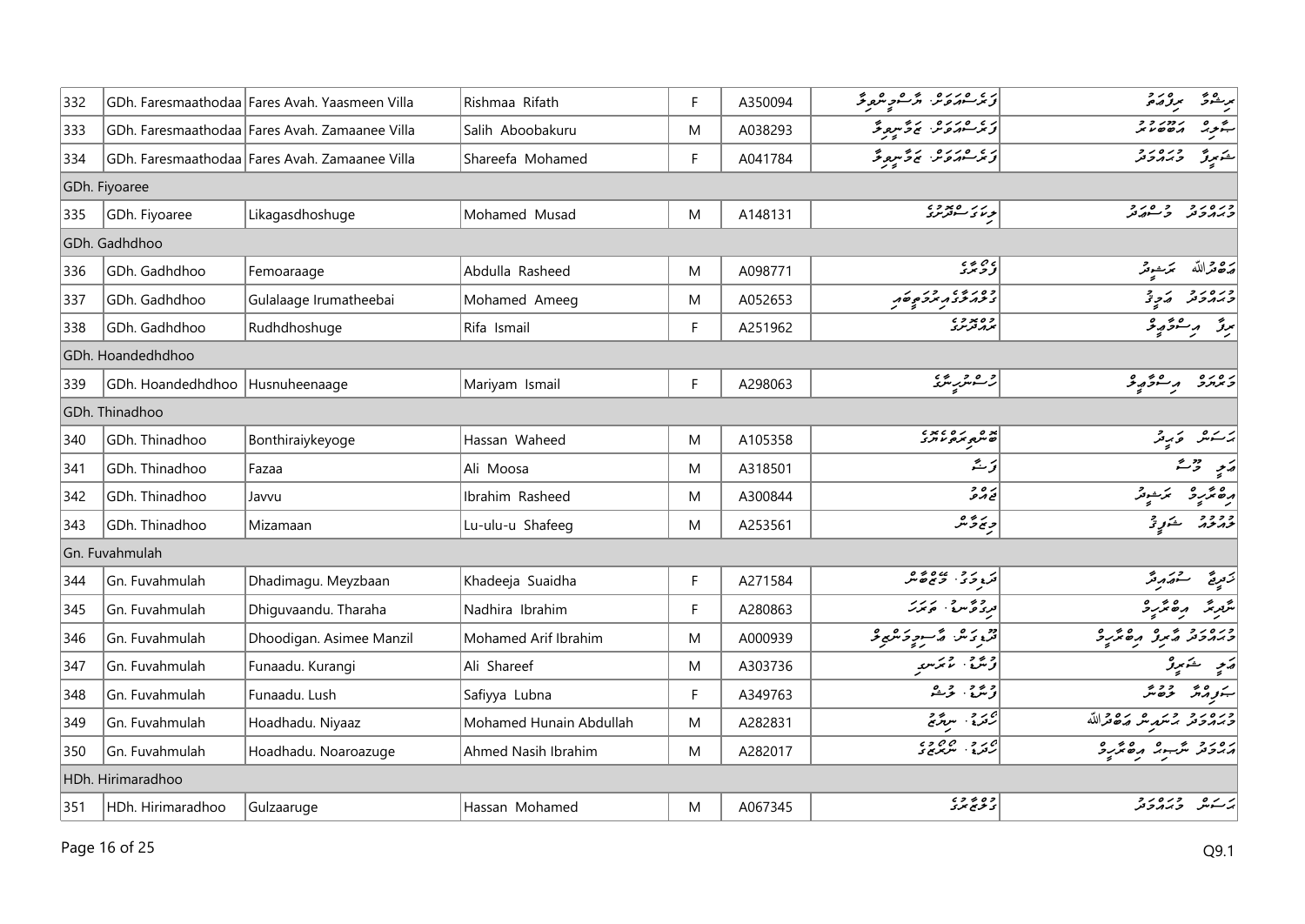|              | HDh. Kulhudhuffushi |                       |                          |             |         |                                                    |                                                                                                                                                                                                                                 |
|--------------|---------------------|-----------------------|--------------------------|-------------|---------|----------------------------------------------------|---------------------------------------------------------------------------------------------------------------------------------------------------------------------------------------------------------------------------------|
| 352          | HDh. Kulhudhuffushi | Jeezaage              | Ahmed Saeed              | M           | A232760 | جي پچ ک                                            | ړه رو شهره                                                                                                                                                                                                                      |
| 353          | HDh. Kulhudhuffushi | Maabageechaage        | Abdul Salam Adam         | ${\sf M}$   | A069876 | د څو په نو د                                       | ره وه د په د پره<br>پره تربر سرخر د برترج                                                                                                                                                                                       |
| L. Gan       |                     |                       |                          |             |         |                                                    |                                                                                                                                                                                                                                 |
| 354          | L. Gan              | Mukurimagu. Dhoadhi   | Aminath Nadhaa           | F           | A317386 | 3 متر تر دي.<br>حسم سر تر تر تر مر                 | أأرجب المتعجم المترقد                                                                                                                                                                                                           |
| L. Kalaidhoo |                     |                       |                          |             |         |                                                    |                                                                                                                                                                                                                                 |
| 355          | L. Kalaidhoo        | Almauvaa              | Suhana Naseem            | $\mathsf F$ | A133635 | ر ه ر د و<br>پر <del>و</del> پر و                  | للمرته تربيع                                                                                                                                                                                                                    |
|              | L. Kunahandhoo      |                       |                          |             |         |                                                    |                                                                                                                                                                                                                                 |
| 356          | L. Kunahandhoo      | Daisymaage            | Ismail Nizam             | M           | A139538 | )، سمج تر د                                        | و عرض عدد عدد العرض العرض العرض العرض العرض العرض العرض العرض العرض العرض العرض العرض العرض العرض العرض العرض<br>العرض العرض العرض العرض العرض العرض العرض العرض العرض العرض العرض العرض العرض العرض العرض العرض العرض العرض ال |
| 357          | L. Kunahandhoo      | Saadhee Villa         | Sibana Abdul Samad       | F           | A139465 | سە دېرىر ئۇ                                        |                                                                                                                                                                                                                                 |
|              | L. Maabaidhoo       |                       |                          |             |         |                                                    |                                                                                                                                                                                                                                 |
| 358          | L. Maabaidhoo       | Gulshankinaara        | Aminath Nafiza           | $\mathsf F$ | A310223 | د و شهر شرش                                        | أأترج مكتفح المتفرقين                                                                                                                                                                                                           |
| L. Mundoo    |                     |                       |                          |             |         |                                                    |                                                                                                                                                                                                                                 |
| 359          | L. Mundoo           | Yaagoothuge           | Hassan Jailam            | M           | A348760 | پر دو د ع<br>پر پی می بی                           | بر کے مرکز                                                                                                                                                                                                                      |
|              | Lh. Kurendhoo       |                       |                          |             |         |                                                    |                                                                                                                                                                                                                                 |
| 360          | Lh. Kurendhoo       | Mazaa                 | Fathimath Sana           | $\mathsf F$ | A214332 | ريح                                                | قەم قىقىدىگە                                                                                                                                                                                                                    |
| M. Muli      |                     |                       |                          |             |         |                                                    |                                                                                                                                                                                                                                 |
| 361          | M. Muli             | Mariyaaz              | Sanveela Mohamed         | F           | A215983 | 5 سرچرمج                                           | ر وره در در د                                                                                                                                                                                                                   |
| Male'        |                     |                       |                          |             |         |                                                    |                                                                                                                                                                                                                                 |
| 362          | Male'               | Dhaftharu. No 3590    | Hassan Hussain           | M           | A090135 | تروم تر شرش سر 3590                                | برستقر برسكره                                                                                                                                                                                                                   |
| 363          | Male'               | Dhaftharu. No RS 4065 | Shareefa Ibrahim         | $\mathsf F$ | A082365 | رەرى ئەنگەشقە ئەسە 4065                            | شرير رەممرى                                                                                                                                                                                                                     |
| 364          | Male'               | Dhaftharu. No RS 8406 | Sharafiyya Ahmed         | F           | A046906 | ترۇم تە. ئىر شەھ تە سە 8406                        | شكروه كالمرورد                                                                                                                                                                                                                  |
| 365          | Male'               | Hulhu Male'. Mashi 4  | Ahmed Nizam              | M           | A034966 | وووي. <sub>قرس</sub> 4                             | برەر د سرگاو                                                                                                                                                                                                                    |
| 366          | Male'               | Hulhu Male'. Mashi 4  | Ameena Ahmed             | F           | A045644 | وووي. <sub>قر</sub> مبر 4                          | أروبتر أرورو                                                                                                                                                                                                                    |
| 367          | Male'               | V. Sanfaa Manzil      | Shiruzima Abdul Hameed   | F           | A317422 | مروتكى سىمىر دىمبىتى ئى                            | جويزيو وكالمرور والمر                                                                                                                                                                                                           |
| 368          | Male'               | V. Sina Male 4 G-02   | Sihanath Ibrahim Rasheed | F           | A155690 | ح د د د . سوسَرَدَّ د 2 02-يو $\boxed{\phantom{a}$ | سرشره رە ئرىرو برشونر                                                                                                                                                                                                           |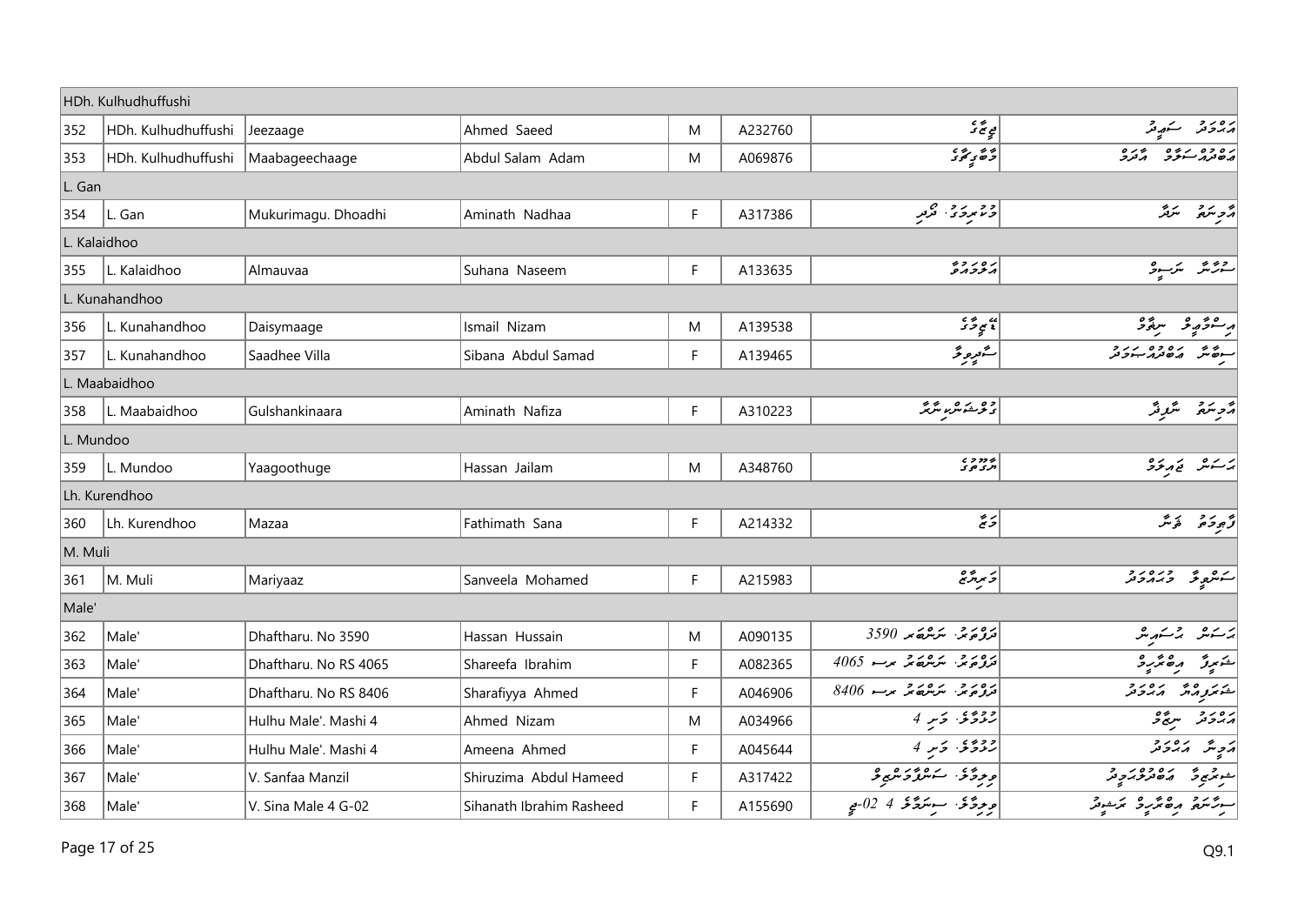|     | S. Hithadhoo  |                    |                   |   |         |                                              |                                                                      |
|-----|---------------|--------------------|-------------------|---|---------|----------------------------------------------|----------------------------------------------------------------------|
| 369 | S. Hithadhoo  | <b>Blue Heaven</b> | Mariyam Jaila     | F | A293787 | ه دوی ر ه<br><i>ه مور</i> و مگ               | ر ه ر ه<br><del>و</del> بربرو<br>تے پر تخ                            |
| 370 | S. Hithadhoo  | Handhuvaru         | Ibrahim Dilshad   | M | A122278 | ر سرچ کر جر<br>مربو <i>نو</i> تر             | ەھ ئرىر ۋ<br>ىر ئۇشگەر<br>$\mathcal{L}$                              |
| 371 | S. Hithadhoo  | Kenereege          | Mohamed Ahmed     | M | A022105 | ءَ مٿر ببري                                  | و ر ه ر د<br>و بر پر تر<br>بر ه بر د<br>م <i>ر</i> بر <del>د</del> ر |
|     | S. Hulhudhoo  |                    |                   |   |         |                                              |                                                                      |
| 372 | S. Hulhudhoo  | Welcome Villa      | Ilyas             | M | A035831 | ، ەرە دۇ                                     | ەر ۋېژىشە                                                            |
|     | S. Maradhoo   |                    |                   |   |         |                                              |                                                                      |
| 373 | S. Maradhoo   | Raazdhaan          | Aminath Rasheeda  | F | A017152 | پره پر مر<br>برې تر مر                       | أأزو سكافه المحرسفوقكر                                               |
|     | S. Meedhoo    |                    |                   |   |         |                                              |                                                                      |
| 374 | S. Meedhoo    | Aisaadharuge       | Abdulla Siyaan    | M | A279484 | د ر شور و ،<br>د د ستوتربو و                 | پر <b>ص</b> حرالله<br>سەدىگە                                         |
|     | Th. Guraidhoo |                    |                   |   |         |                                              |                                                                      |
| 375 | Th. Guraidhoo | Kunnaarumaage      | Khadheeja Manike  | F | A125035 | و ه پر و د ،<br>ما مگرمتر <del>ب</del> ر و ی | ئەندىقى كەسرىئا                                                      |
| 376 | Th. Guraidhoo | Rihithari          | Fathimath Ibrahim | F | A239641 | ىررە ئو<br>رىر                               | ەھ ئۈرۈ<br>وٌ جو تر تر                                               |
|     | V. Keyodhoo   |                    |                   |   |         |                                              |                                                                      |
| 377 | V. Keyodhoo   | Thudeege           | Hussain Shukoor   | M | A063506 | د<br>موڊر                                    | ر د د د<br>شور نمر<br>بر سے مد میں                                   |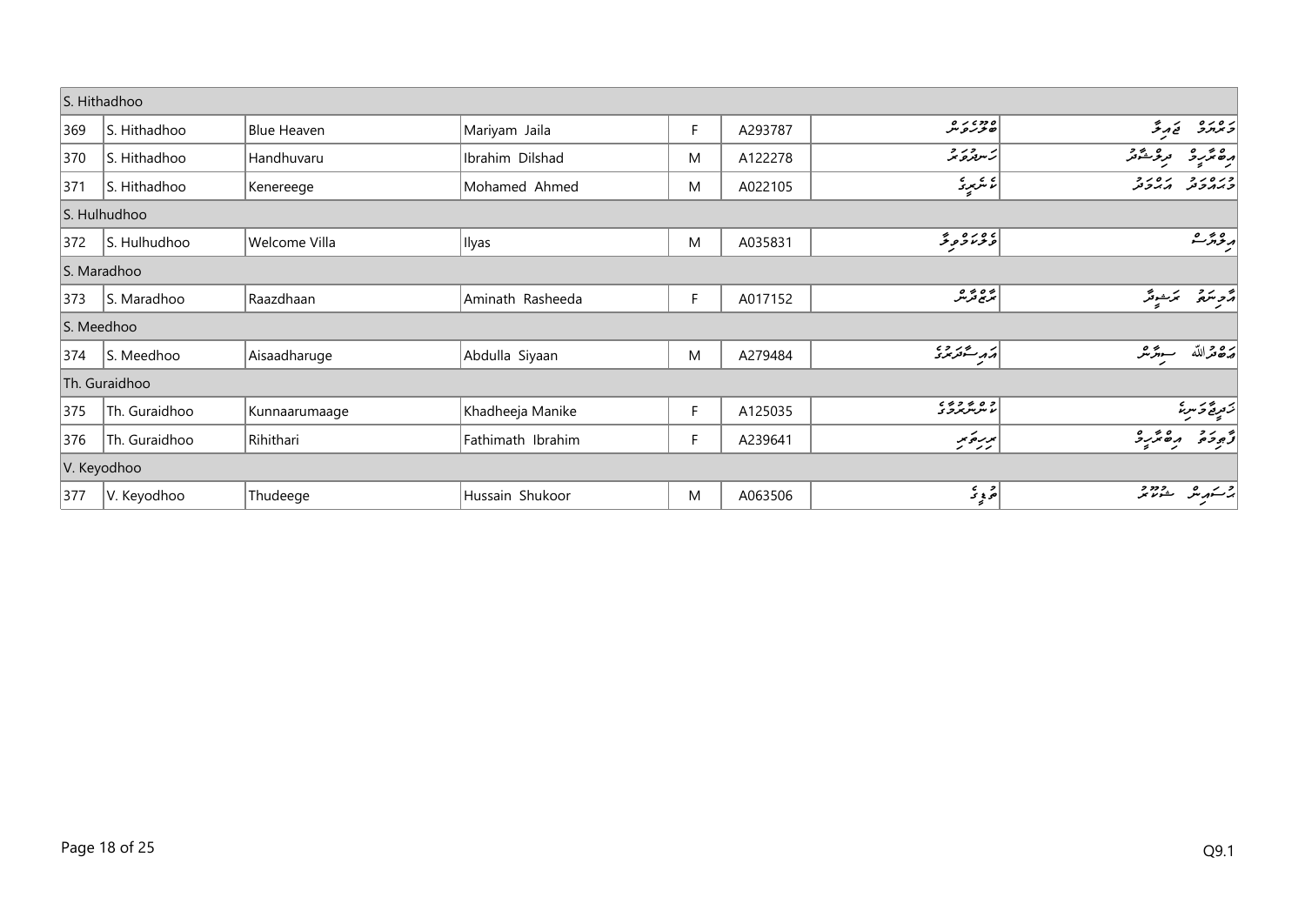## *w7qAn8m? sCw7mRo>u; wEw7mRw;sBo<*

| ' مرمر | 'يئرىثر: |
|--------|----------|
|        |          |
|        |          |
|        |          |

## *w7q9r@w7m> sCw7qHtFoFw7s; mAm=q7 w7qHtFoFw7s;*

| يئرمىش: | $^{\circ}$<br>. سر سر<br>$\cdot$ | $\circ$ $\sim$<br>-- | يئرمثر |
|---------|----------------------------------|----------------------|--------|
|         |                                  |                      |        |
|         |                                  |                      |        |
|         |                                  |                      |        |

| انترنثر: | $^{\circ}$ | يبرهر | $^{\circ}$<br>سرسر |
|----------|------------|-------|--------------------|
|          |            |       |                    |
|          |            |       |                    |
|          |            |       |                    |

| ىرتىر: | 。<br>سر سر | .,<br>مرسر |
|--------|------------|------------|
|        |            |            |
|        |            |            |
|        |            |            |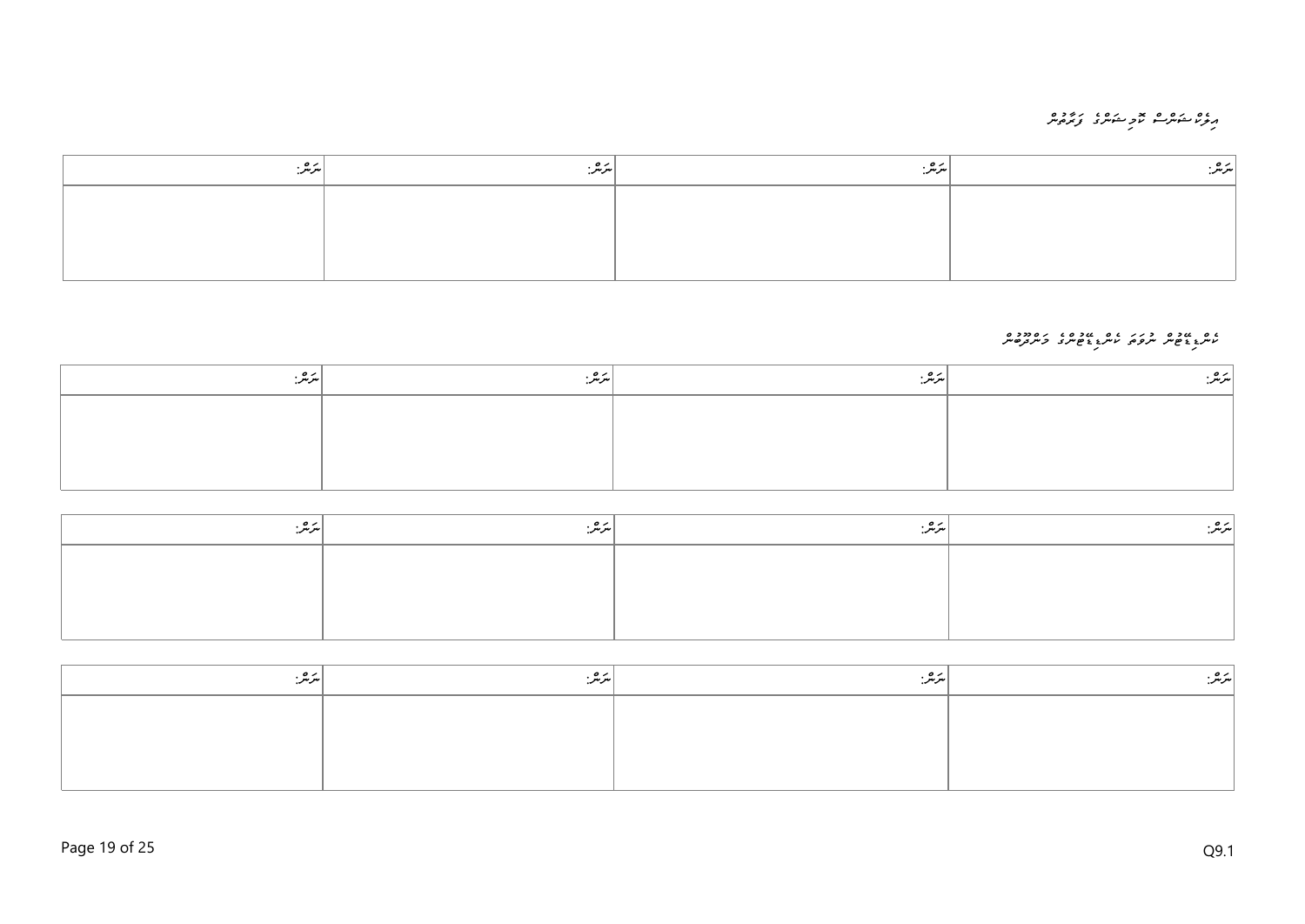| يزهر | $^{\circ}$ | ىئرىتر: |  |
|------|------------|---------|--|
|      |            |         |  |
|      |            |         |  |
|      |            |         |  |

| متريثر به | 。<br>'سرسر'۔ | يتزيترا | سرسر |
|-----------|--------------|---------|------|
|           |              |         |      |
|           |              |         |      |
|           |              |         |      |

| ىئرىتر. | $\sim$ | ا بر هه. | لىرىش |
|---------|--------|----------|-------|
|         |        |          |       |
|         |        |          |       |
|         |        |          |       |

| 。<br>مرس. | $\overline{\phantom{a}}$<br>مر مىر | يتريثر |
|-----------|------------------------------------|--------|
|           |                                    |        |
|           |                                    |        |
|           |                                    |        |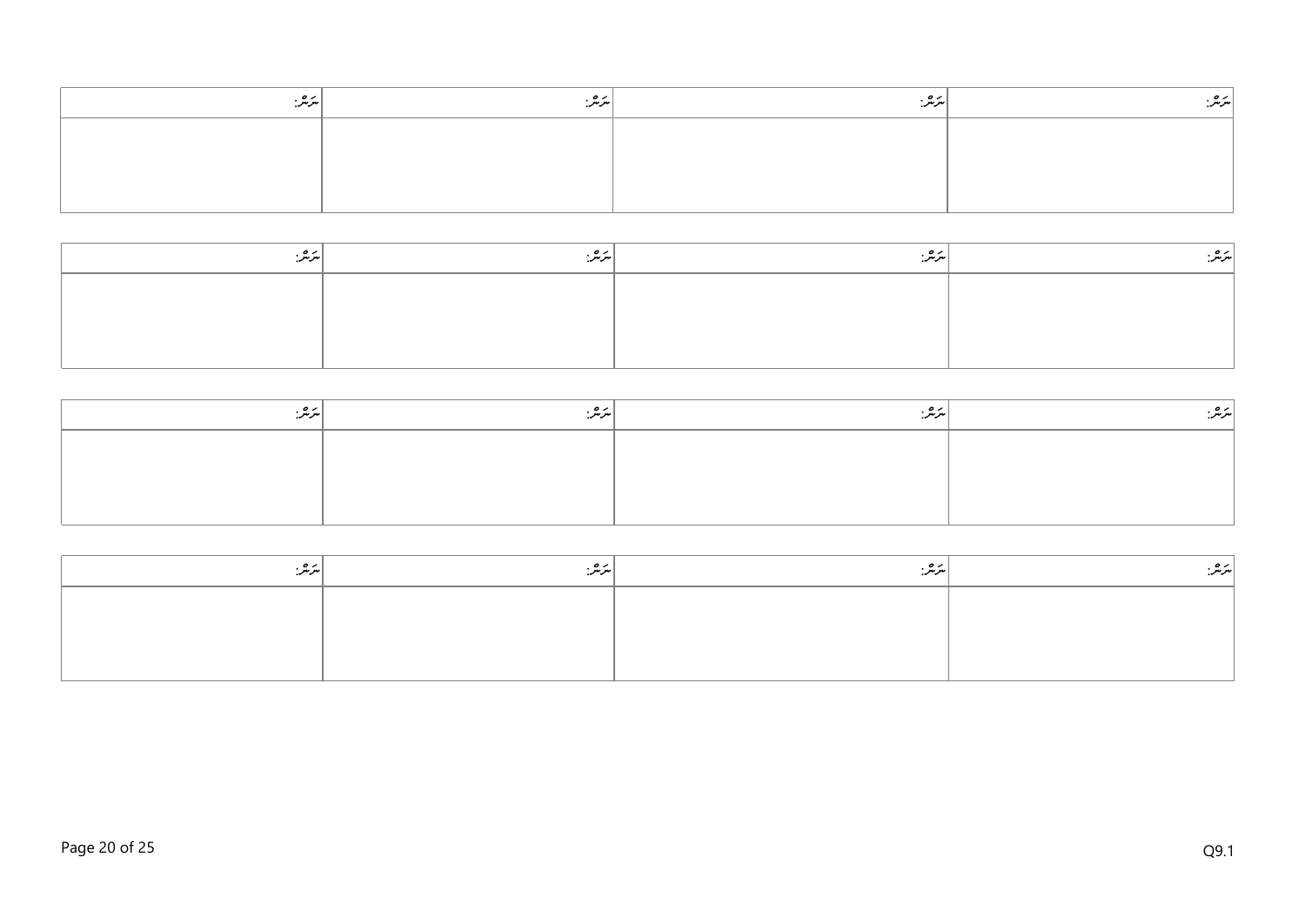| ير هو . | $\overline{\phantom{a}}$ | يرمر | اير هنه. |
|---------|--------------------------|------|----------|
|         |                          |      |          |
|         |                          |      |          |
|         |                          |      |          |

| ىر تىر: | $\circ$ $\sim$<br>" سرسر . | يترمير | o . |
|---------|----------------------------|--------|-----|
|         |                            |        |     |
|         |                            |        |     |
|         |                            |        |     |

| 'تترنثر: | 。<br>,,,, |  |
|----------|-----------|--|
|          |           |  |
|          |           |  |
|          |           |  |

|  | . ه |
|--|-----|
|  |     |
|  |     |
|  |     |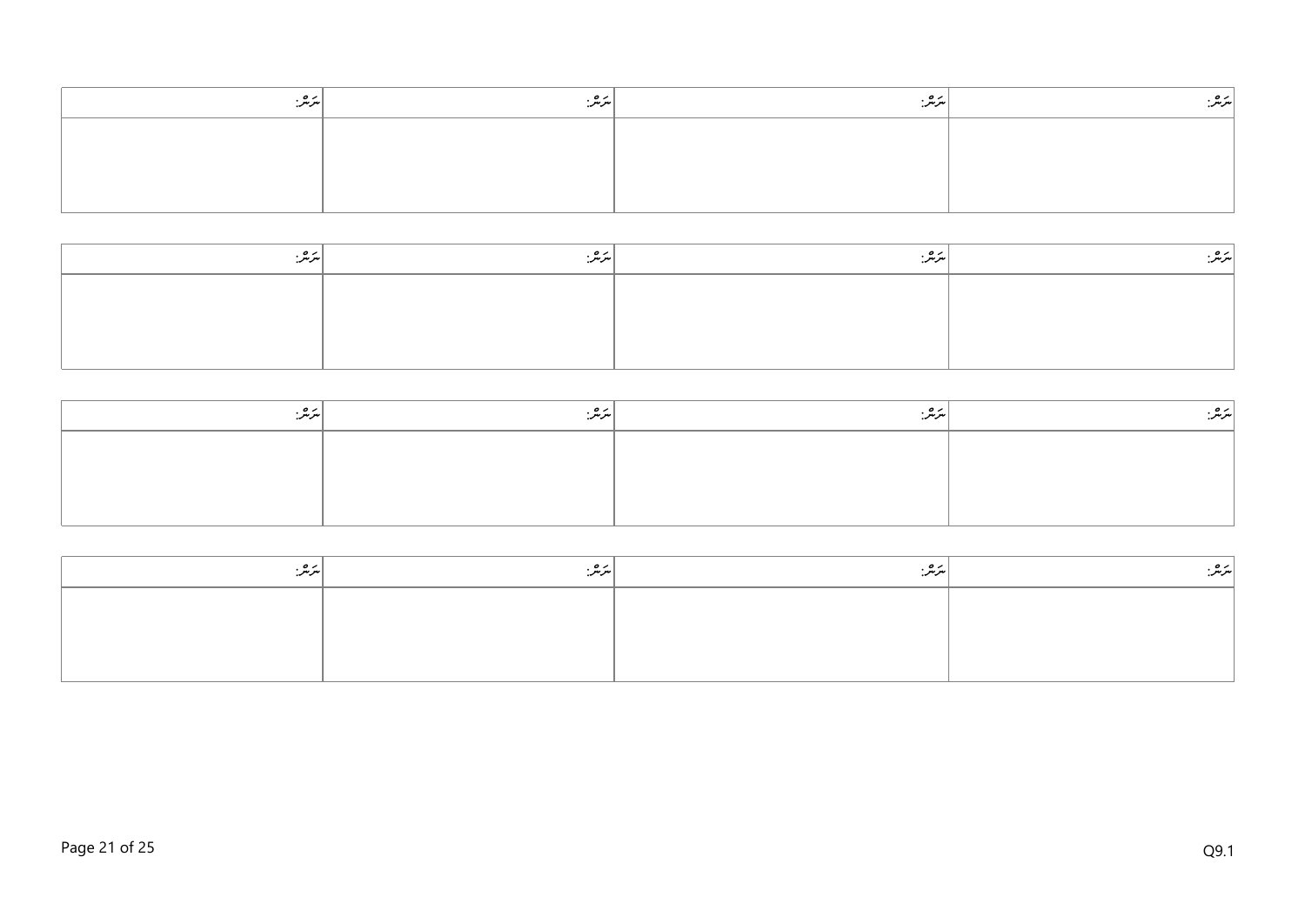| ير هو . | $\overline{\phantom{a}}$ | يرمر | اير هنه. |
|---------|--------------------------|------|----------|
|         |                          |      |          |
|         |                          |      |          |
|         |                          |      |          |

| ىر تىر: | $\circ$ $\sim$<br>" سرسر . | يترمير | o . |
|---------|----------------------------|--------|-----|
|         |                            |        |     |
|         |                            |        |     |
|         |                            |        |     |

| 'تترنثر: | ر ه |  |
|----------|-----|--|
|          |     |  |
|          |     |  |
|          |     |  |

|  | . ه |
|--|-----|
|  |     |
|  |     |
|  |     |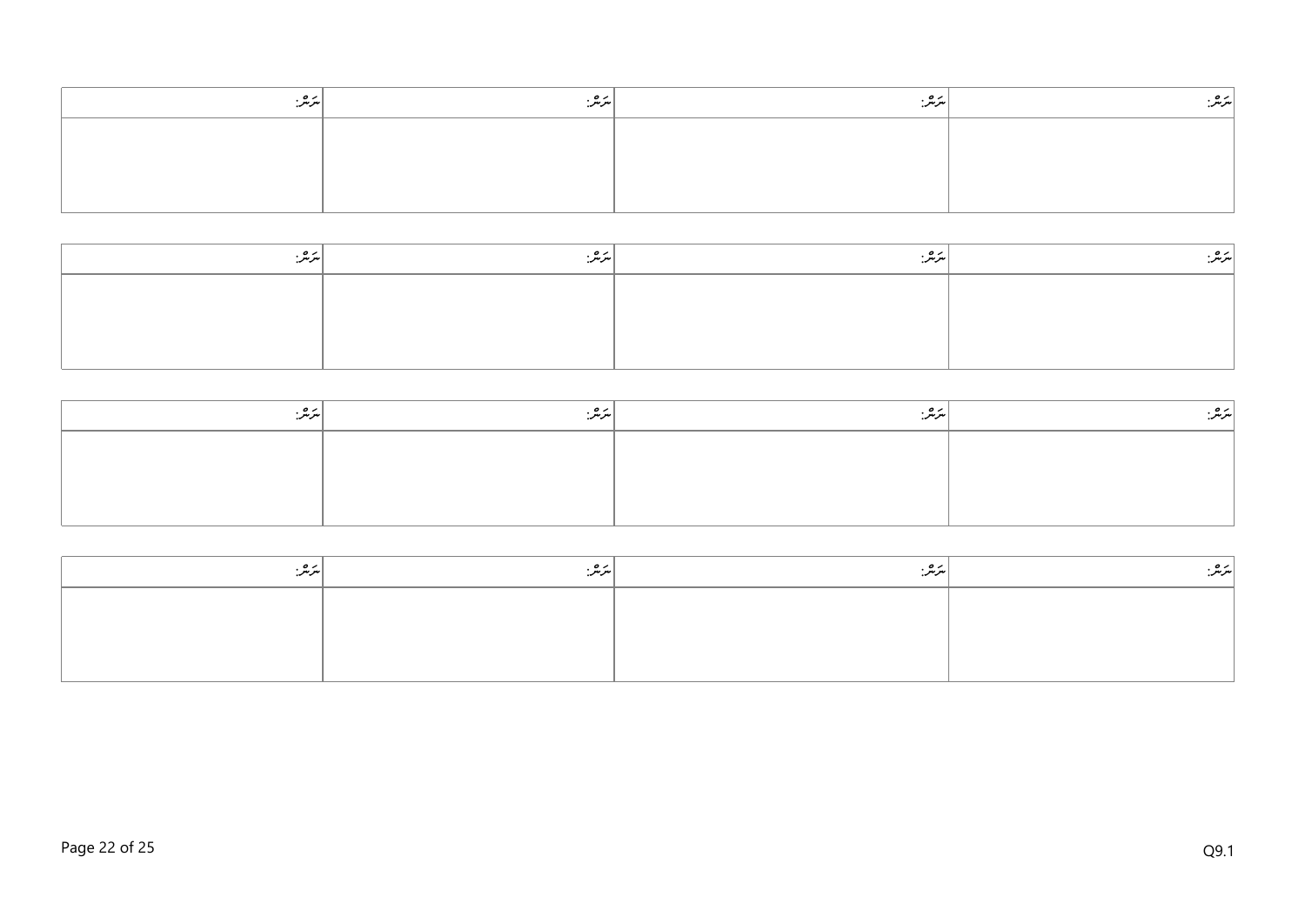| $\cdot$ | 。 | $\frac{\circ}{\cdot}$ | $\sim$<br>سرسر |
|---------|---|-----------------------|----------------|
|         |   |                       |                |
|         |   |                       |                |
|         |   |                       |                |

| ايرعر: | ر ه<br>. . |  |
|--------|------------|--|
|        |            |  |
|        |            |  |
|        |            |  |

| بر ه | . ه | $\overline{\phantom{0}}$<br>سرسر |  |
|------|-----|----------------------------------|--|
|      |     |                                  |  |
|      |     |                                  |  |
|      |     |                                  |  |

| 。<br>. س | ىرىىر |  |
|----------|-------|--|
|          |       |  |
|          |       |  |
|          |       |  |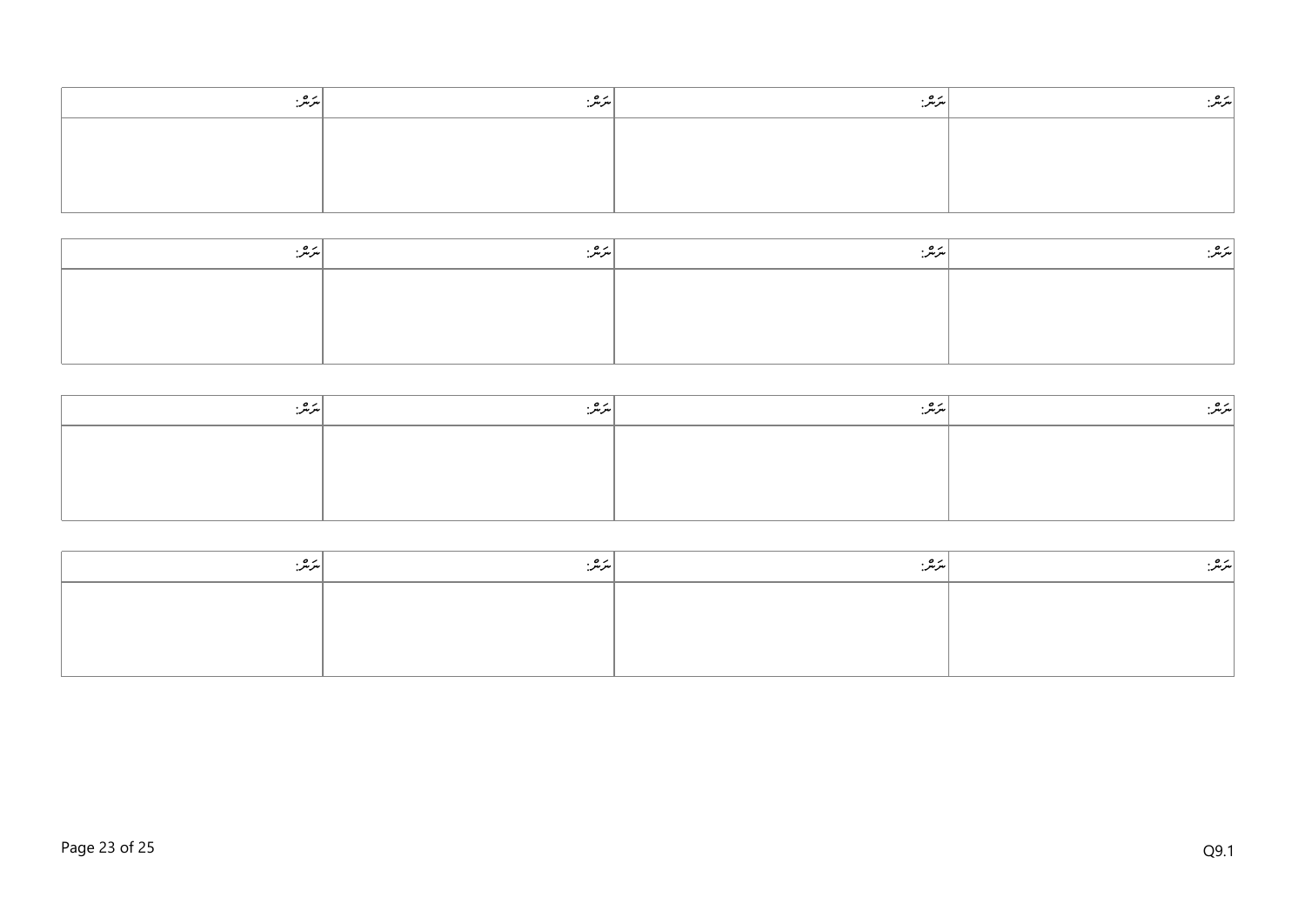| ير هو . | $\overline{\phantom{a}}$ | يرمر | اير هنه. |
|---------|--------------------------|------|----------|
|         |                          |      |          |
|         |                          |      |          |
|         |                          |      |          |

| ىر تىر: | $\circ$ $\sim$<br>" سرسر . | يترمير | o . |
|---------|----------------------------|--------|-----|
|         |                            |        |     |
|         |                            |        |     |
|         |                            |        |     |

| ابترىثر: | $\sim$<br>. . |  |
|----------|---------------|--|
|          |               |  |
|          |               |  |
|          |               |  |

|  | . ه |
|--|-----|
|  |     |
|  |     |
|  |     |